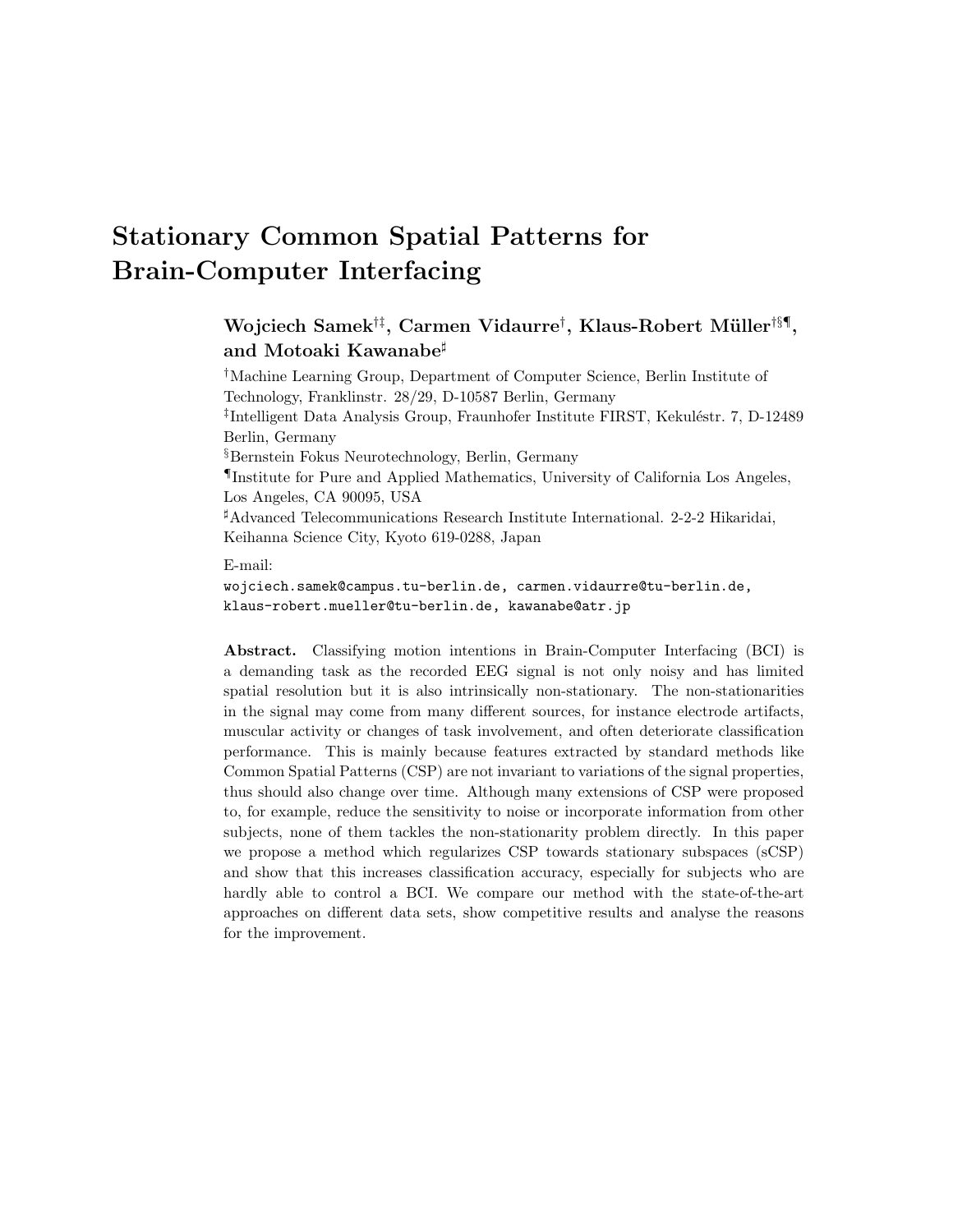#### 1. Introduction

Brain-Computer Interface (BCI) systems (see e.g.  $\left[1, 2, 3, 4, 5, 6\right]$ ) aim to decode the intent of a subject measured from brain signals, e.g. EEG is translated into control commands for a computer application or a neuroprosthesis. A popular paradigm for BCI communication is motor imagery (MI). In this paradigm the user encodes a command by imagining the execution of a movement with a particular limb, this alters the rhythmic activity in locations over the sensorimotor cortex which correspond to this limb and the BCI system detects these differences and decodes the intended command. A major problem in EEG-based BCI systems is the limited quality and resolution of the signal due to volume conduction effects, a low signal-to-noise ratio and the non-stationary nature of EEG [1].

Variations of the signal properties over time i.e. non-stationarities may arise from many sources and have different time scales, for instance changes in impedance occur when an electrode gets loose or the skin prepping gel dries out, muscular activity or eye movements lead to artifacts in the signal and we often observe a decreasing task involvement and changes in the user's background activity due to tiredness or lack of attention [1]. Further changes in the recorded EEG signal can be caused by differences between sessions e.g. no feedback in the calibration session vs. feedback in later sessions or small differences in electrode positions between sessions [7]. The result of all these variations is a feature distribution that changes over time. This violates the assumption of most statistical learning algorithms that data come from a non-changing underlying distribution and may therefore give rise to deteriorated classification performance [8].

A particularly popular and powerful signal processing technique used for feature extraction in EEG-based BCIs is Common Spatial Patterns (CSP) (see e.g. [9, 10]). The CSP algorithm computes spatial filters that aim at achieving optimal discrimination when using band power features, thus it increases the signal-to-noise ratio and reduces adverse effects of volume conduction [9]. However, CSP is also known to be sensitive to noise and prone to overfitting [11]. Several extensions of CSP have been proposed to overcome this problem. Some recent examples include the use of regularization and utilization of information from other subjects [12] or incorporation of additional measurements [13]. These extensions have shown their advantage to improve classification performance, however, none of them tackles the non-stationarity problem directly.

In this paper we propose a method called stationary Common Spatial Patterns (sCSP) which regularizes the CSP solution towards stationary subspaces i.e. we extend CSP to be invariant to non-stationarities in the data. In other words, our goal is to reduce variations of the extracted features as we assume that they come from processes which are not task-related like eye movements or electrode artifacts. We provide results on three different data sets and compare our approach to the state-of-the-art CSP methods and show that sCSP is competitive. In addition, the performance improvement is put into neuroscientific context for a selected subject.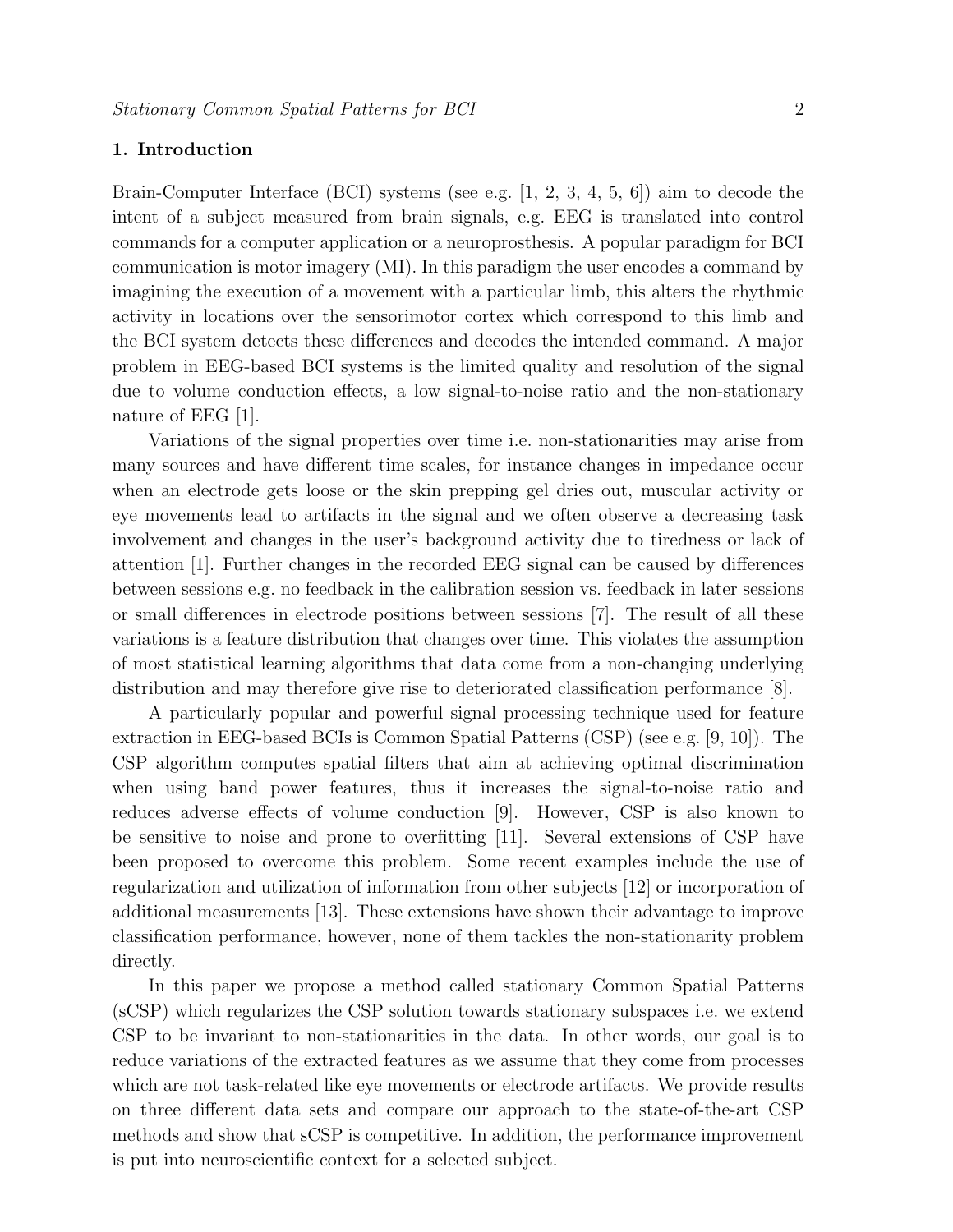This paper is organized as follows. In Section 2 we introduce the Common Spatial Patterns method, its extensions and our stationary CSP algorithm. Section 3 describes the experimental setup and presents and analyses the results. In Section 4 we conclude with a short summary and future research ideas.

#### 1.1. Related Work

Recently, several methods have been proposed to robustify BCIs against noise and nonstationary changes in the data. The approaches can be divided into two main groups, namely methods extracting robust or invariant features and approaches adapting to changes in the data.

Many methods from the first group were proposed to robustify CSP against noise and artifacts. Lotte et al. [12] give an overview over different CSP variants. One promising approach is called Tikhonov Regularized CSP (TRCSP) where a multiple of the identity matrix is added to the CSP denominator in order to regularize the solution i.e. to restrict the norm of the filters. This avoids overfitting and is especially useful when only few labeled trials are available. The best method in [12] is called weighted Tikhonov Regularized CSP (WTRCSP) and applies a weighted regularization to the CSP filters and the weights are computed from other subjects. Grosse-Wentrup et al. [14] propose to compute CSP on regions of interest in order to incorporate a priori neurophysiological knowledge (see also [15]). Lotte and Guan [16] penalize spatially non smooth filters and Blankertz et al. [13] propose a method called invariant CSP which allows to learn invariances by incorporating extra measurements e.g. from an eye movement session. Several other variants of CSP exist which aim at robustifying the original CSP algorithm [7, 17, 18, 19]. A different approach extracts invariant features by projecting the data to a stationary subspace before applying CSP [20, 21]. Finally Tomioka and Müller [22] propose to learn, select and combine robust features and perform classification in an unified framework.

The other class of methods aiming at robustifying BCIs against noise and nonstationary changes are based on adaptation. In contrast to the approaches presented above, adaptive methods can handle changes which occur in subsequent sessions i.e. after CSP has been computed and the classifier has been trained. Some of the proposed approaches focus on bias adaptation [23, 24], others update classifiers or the CSP filters [25, 7]. A recent method which uses techniques for co-adaptive learning of user and machine was proposed by Vidaurre et al. [26]. Li et al. [27] and Sugiyama et al. [28] apply covariate shift adaptation to account for shifts of the features. The method of Hasan et al. [29] uses additional measures to improve the performance of the classifier when rotations in the feature space occur. Other work like Li and Guan [30] propose adaptive classifiers which are based on expectation-maximization procedure. Buttfield et al. [31] use supervised online learning for adaptation.

Our novel stationary Common Spatial Patterns method belongs to the first group as its main goal is to extract features that are robust and stationary. We first proposed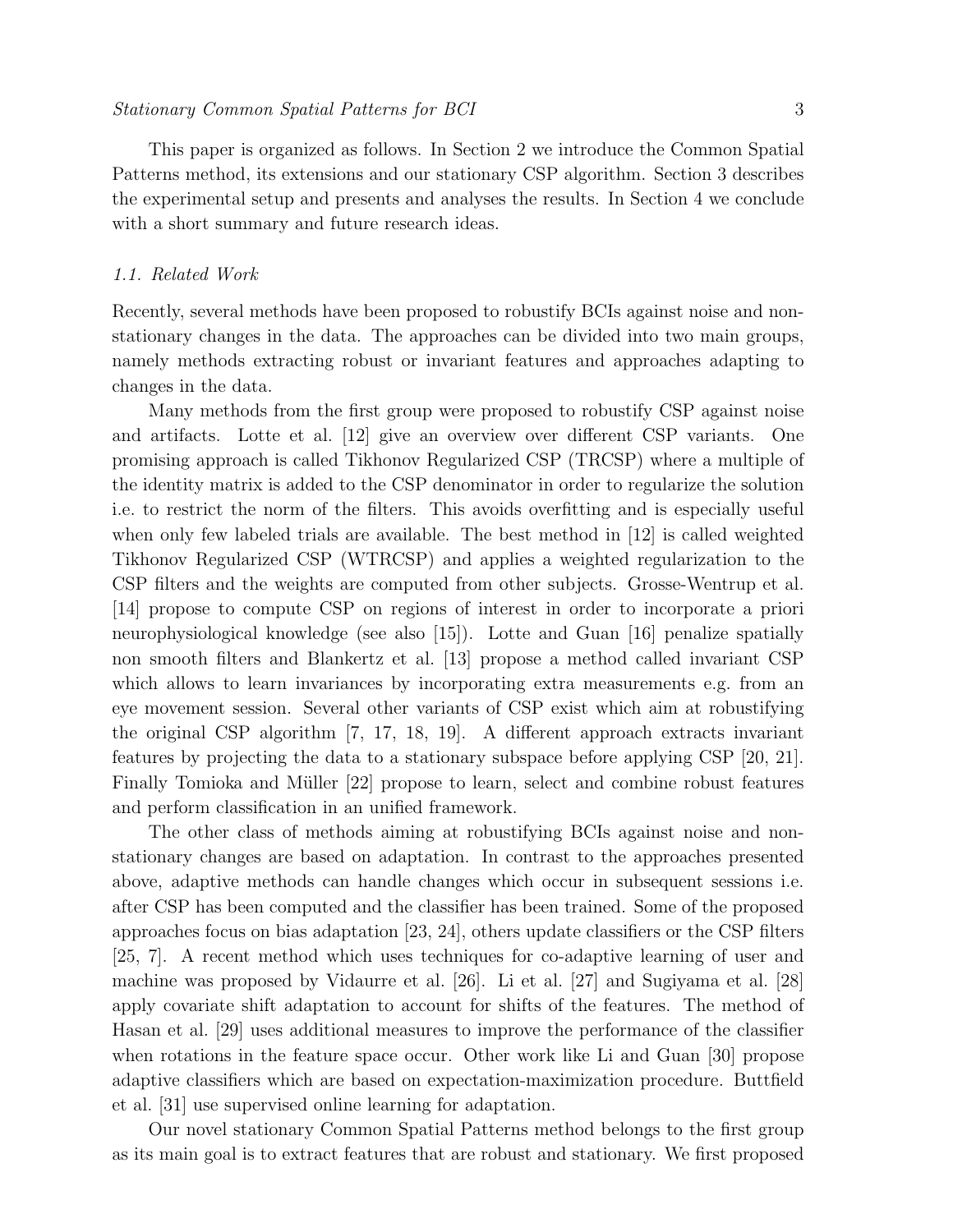the stationary CSP algorithm in [32] and [33]. In this paper we describe the method in more detail, extend it and apply it to more data sets. Furthermore we perform extensive comparison to other regularization approaches like weighted and unweighted Tikhonov Regularized CSP [12], invariant CSP [13] and SSA+CSP [21].

#### 2. Common Spatial Patterns Algorithms

Common Spatial Patterns (CSP) have been widely used in BCI systems [9, 10] as they are well suited to discriminate different motor imagery patterns. A CSP spatial filter w maximizes the variance of band-pass filtered EEG signals in one condition while minimizing it in the other condition (or equivalently minimizing the common variance). Since the variance of a band-pass filtered signal is equal to band power, CSP enhances the differences in band power between two conditions. The CSP problem can be solved for condition 1 by maximizing the Rayleigh quotient

$$
R(\mathbf{w}) = \frac{\mathbf{w}^{\top} \Sigma_1 \mathbf{w}}{\mathbf{w}^{\top} {\Sigma_1 + \Sigma_2} \mathbf{w}},
$$
\n(1)

where  $\Sigma_1$  and  $\Sigma_2$  are the average covariance matrices from class 1 and 2, respectively. Note that the maximization of the Rayleigh quotient can be reformulated as a constrained optimization problem

$$
\max_{\mathbf{w}} \mathbf{w}^{\top} \mathbf{\Sigma}_{1} \mathbf{w}
$$
 (2)

subject to 
$$
\mathbf{w}^{\top} {\{\Sigma_1 + \Sigma_2\} \mathbf{w} - \mathbf{C} = 0}
$$
 (3)

where C is an arbitrary constant (norm of  $w$  can be chosen so that equation 3 holds), and solved using Lagrange multipliers. The solution  $w_1^*$  satisfies  $\Sigma_1 w_1^* = \lambda(\Sigma_1 + \Sigma_2) w_1^*$ , thus it has the form of a generalized eigenvalue problem where the generalized eigenvector with largest eigenvalue corresponds to the spatial filter  $\mathbf{w}_1^*$  that maximizes the variance of class 1 while minimizing the common variance. One can show that the optimal filter w<sup>∗</sup> 2 for condition 2 can also be obtained from equation 1, it is simply the generalized eigenvector with smallest eigenvalue [34].

#### 2.1. Regularization of CSP

Regularization of the CSP objective function can be performed by adding a penalty term  $P(\mathbf{w}) = \mathbf{w}^\top \mathbf{K} \mathbf{w}$  to the denominator of the Rayleigh quotient of equation 1 (see the work of Blankertz et al. [13] and Lotte et al. [12]). Note that in this case the best filter for class 2 does not equal the eigenvector with the smallest eigenvalue, i.e. the Rayleigh quotients needs to be maximized separately for each class

$$
\mathbf{w}_1^* = \arg \max_{\mathbf{w}} \frac{\mathbf{w}^\top \Sigma_1 \mathbf{w}}{\mathbf{w}^\top \{\Sigma_1 + \Sigma_2\} \mathbf{w} + \alpha P(\mathbf{w})},\tag{4}
$$

$$
\mathbf{w}_2^* = \arg \max_{\mathbf{w}} \frac{\mathbf{w} \ \Sigma_2 \mathbf{w}}{\mathbf{w}^\top \{\Sigma_1 + \Sigma_2\} \mathbf{w} + \alpha P(\mathbf{w})},\tag{5}
$$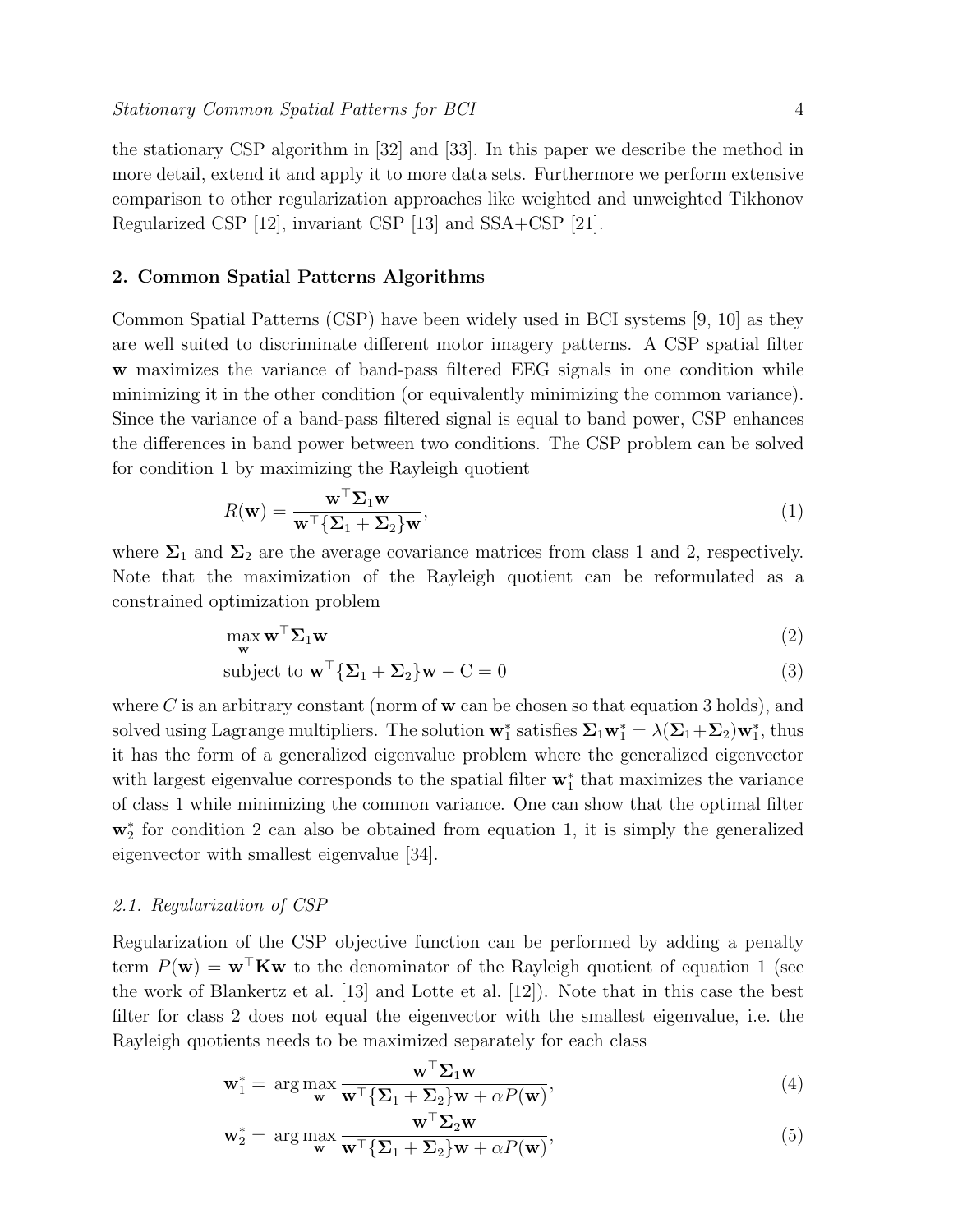

Figure 1. The computation of the CSP objective function can be reformulated as maximization of the objective  $\mathbf{w}^{\top} \mathbf{\Sigma}_1 \mathbf{w}$  subjected to certain constraints. The goal in this case is to find the largest red ellipse while satisfying the constraints represented by the other ellipses. The cyan curve stands for the standard CSP denominator i.e. it represents the common variance term. The magenta ellipse stands for the general penalty term  $P(\mathbf{w}) = \mathbf{w}^\top \mathbf{K} \mathbf{w}$  used e.g. by our sCSP method. The green circle represents the Tikhonov regularization which mitigates the influence of artifacts and reduces the tendency to overfitting as filters with large norm are penalized. This kind of regularization stabilizes the solution when the matrix  $\Sigma_1+\Sigma_2$  is not estimated properly or does not have full rank i.e. the eigenvalue  $\lambda_1$  or  $\lambda_2$  is zero. The constants  $C_1, C_2$ and  $C_3$  depend on the scale of **w** and are related with each other as  $C = C_1 + C_2 + C_3$ can be arbitrarily chosen, but not all combination of  $C_1, C_2$  and  $C_3$  can be obtained by choosing the norm of w.

The penalty term translates to an additional constraint in equation 3, but the maximization can still be performed by solving a generalized eigenvalue problem. Figure 1 visualizes the maximization process. Mika et al. [35] showed that this general form of regularization can be used to compute invariant features. In the following subsections five CSP variants with different penalty terms  $P(\mathbf{w})$  are described.

#### 2.2. Invariant CSP

Invariant CSP (iCSP) [13] allows to add general invariances to the CSP features by incorporating additional measurements like Electrooculography (EOG) or Electromyography (EMG) or using extra sessions for the computation of the penalty matrix  $\bf{K}$ . In order to robustify CSP features against eye movement artifacts, we compute the artifact covariance matrix  $\bf{K}$  from EEG data recorded in an extra artifact session consisting of different eye movements, namely "eyes open", "look left", "look right", "look up" and "look down". The extra recordings are filtered in the same frequency band as the motor imagery data, they are cut into epochs of 1.5 sec length and the average covariance matrix **K** is computed and normalized. Adding  $P(\mathbf{w}) = \mathbf{w}^\top \mathbf{K} \mathbf{w}$ to the denominator of the CSP objective function results in features which are invariant against changes generated by eye movements.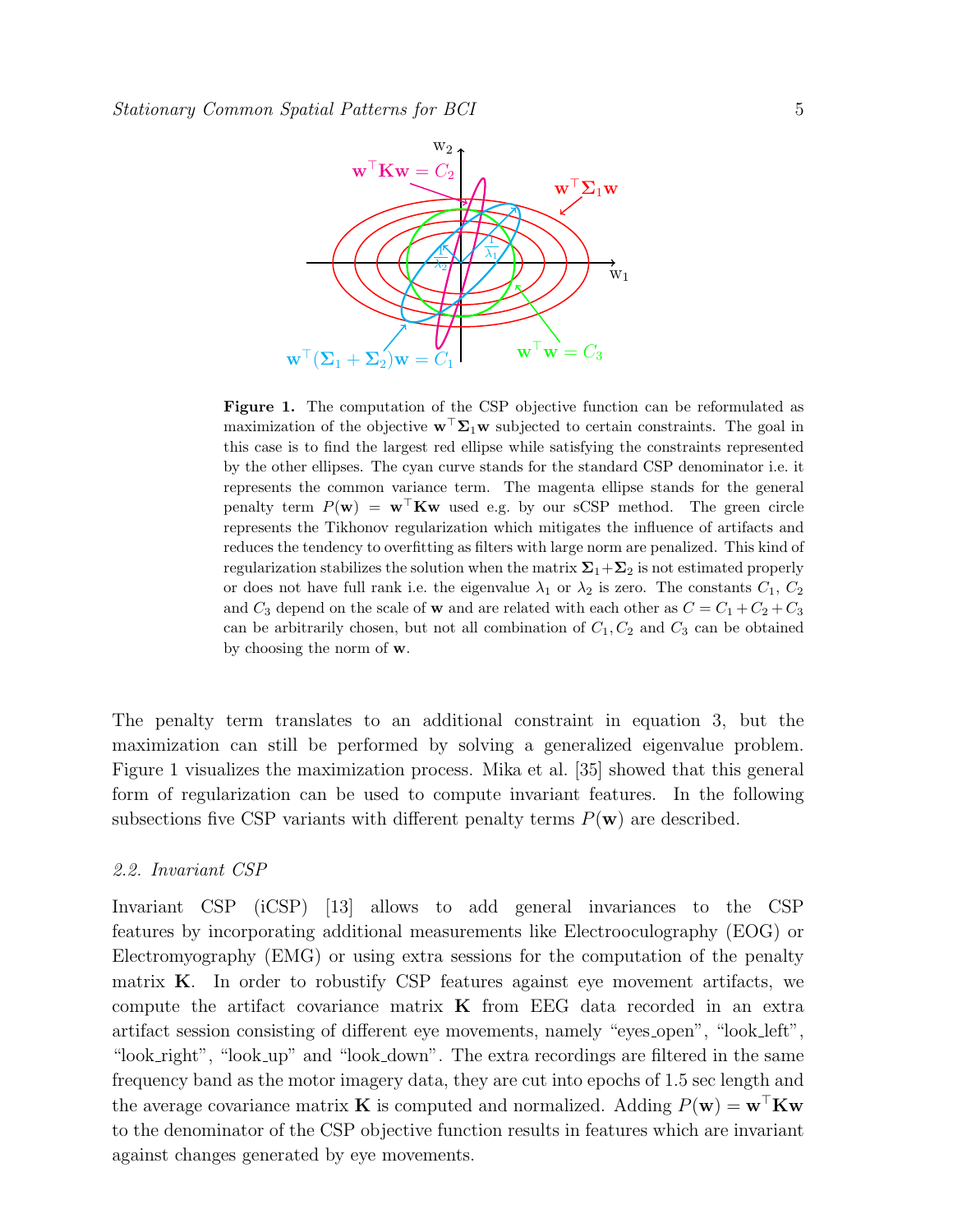#### 2.3. Tikhonov Regularized CSP

Tikhonov Regularized CSP (TRCSP) penalizes solutions with large weights (see Lotte and Guan  $[12]$ . In this approach **K** is set to the identity matrix **I**, thus  $P(\mathbf{w})$  reduces to  $||\mathbf{w}||^2$ . The result of such regularization is mitigation of the influence of artifacts and a reduced tendency to overfitting as filters with large norm are avoided. It must be noted here that TRCSP penalizes all channels equally i.e. no distinction is made whether a channel captures a lot of BCI-related activity or is completely irrelevant. However, if a channel is likely to contain a lot of useful information, one should not prevent CSP from giving it high weights.

#### 2.4. Weighted Tikhonov Regularized CSP

Weighted Tikhonov Regularized CSP (WTRCSP) [12] makes exactly the above distinction between channels i.e. it penalizes channels which are less important for BCI stronger than channels which capture a lot of BCI relevant information. This leads to a penalty matrix  $\mathbf{K} = \mathbf{u}\mathbf{I}$ , where **u** is a vector capturing the level of penalty assigned to each channel and **I** is the identity matrix. The vector **u** can be obtained in a manual fashion using neurophysiological knowledge i.e. looking up the literature for brain regions (and thus channels) which are expected to be useful for a specific task. However, since it is not easy to select an appropriate penalty value by hand, one can compute u by using data from other subjects as done in [12]. The penalty value of a channel is simply set to the inverse of the average absolute value of the normalized weight of this channel in the CSP filters obtained from other subjects. Formally, this is

$$
\mathbf{u} = \left(\frac{1}{2 \times N_f \times |\Omega|} \sum_{i \in \Omega} \sum_{f=1}^{2 \times N_f} \left| \frac{\mathbf{w}_f^i}{||\mathbf{w}_f^i||} \right| \right)^{-1},\tag{6}
$$

where  $\mathbf{w}_f^i$  is the f-th spatial filter obtained using CSP (among the eigenvectors corresponding to the  $N_f$  largest and lowest eigenvalues) for the *i*-th additional subject available. Thus WTRCSP assigns higher penalties to channels with low average channel weights.

Note that none of the regularization techniques discussed so far has tackled the non-stationarity problem i.e. none of the approaches ensures that the obtained features are stationary.

#### 2.5. SSA+CSP

Stationarity is a necessary assumption of many machine learning algorithms for optimal classification [8]. Therefore we introduce an additional preprocessing step which extracts the stationary part of the EEG signal before computing the CSP features. The underlying assumption is that the observed signal  $\mathbf{x}(t)$  is a linear superposition of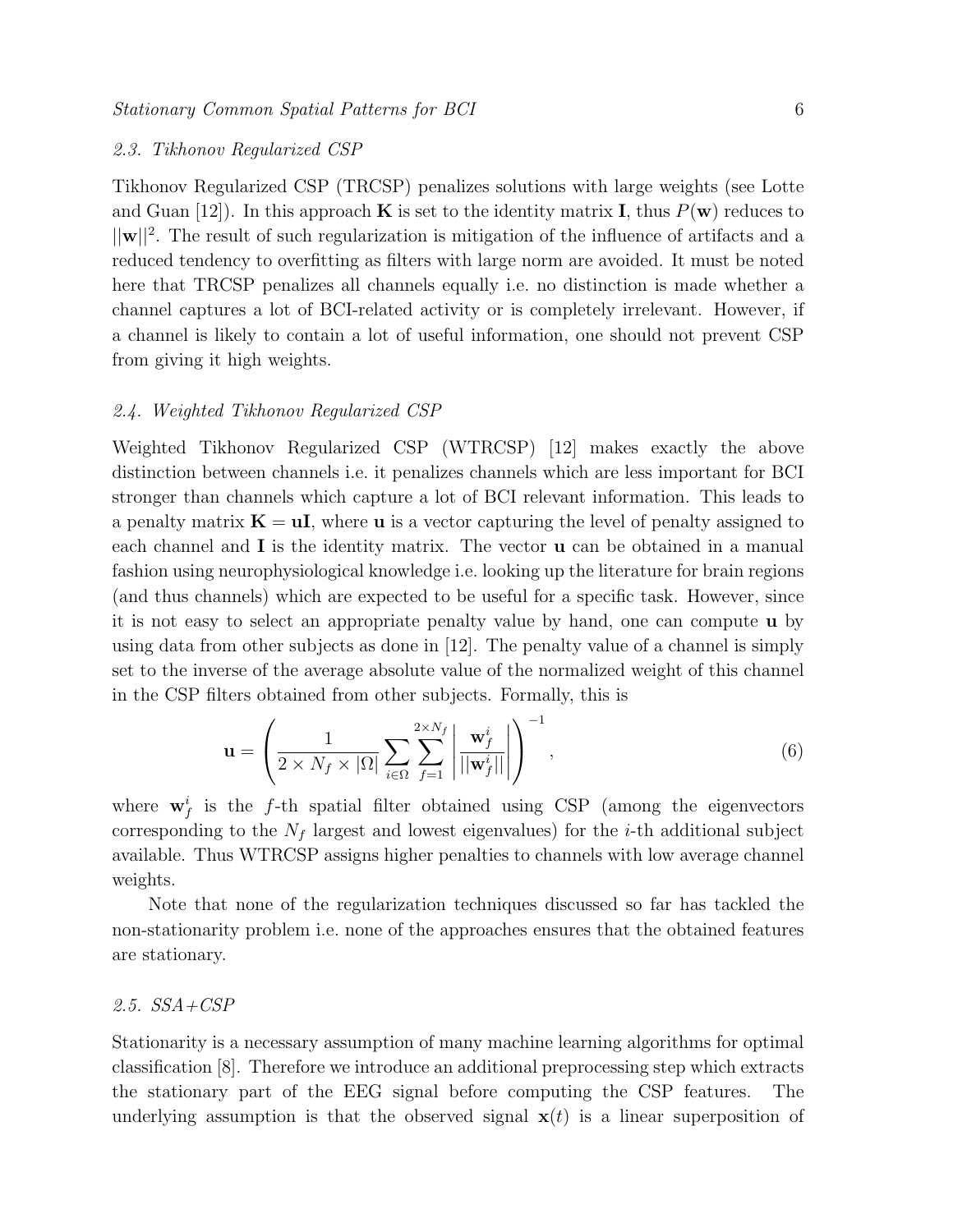#### Stationary Common Spatial Patterns for BCI 7

stationary  $s^{\mathfrak{s}}(t)$  and non-stationary  $s^{\mathfrak{n}}(t)$  sources

$$
\mathbf{x}(t) = A\,\mathbf{s}(t) = \begin{bmatrix} A^{\mathfrak{s}} & A^{\mathfrak{n}} \end{bmatrix} \begin{bmatrix} \mathbf{s}^{\mathfrak{s}}(t) \\ \mathbf{s}^{\mathfrak{n}}(t) \end{bmatrix},\tag{7}
$$

and that the BCI-related information is contained in the stationary subspace. Recently, von Bünau et al. [20] proposed a method called Stationary Subspace Analysis (SSA) to separate the s-sources from the n-sources. Before applying SSA we band-pass filter the EEG data as described in the next section and subsequently compute the CSP features on the stationary subspace (as done in [21]). Note that we combine trials of opposite classes into epochs that serve as input to SSA in order to assure that differences between both classes are not treated as non-stationarities and ignored. The dimensionality d of the stationary subspace is selected via cross-validation.

#### 2.6. Stationary CSP

The goal of stationary CSP (sCSP) is to extract features that not only discriminate between two conditions, but are also stationary. In contrast to the two-step SSA+CSP approach presented above, sCSP optimizes discriminativity and stationarity in a single objective function. The main idea is to extract filters that maximize or minimize variances for two different conditions, but at the same time keep the variance estimation along the projected direction as stable as possible across trials. For that we introduce a measure of stationarity which is the sum of absolute differences between the projected average variance and the projected variance in  $k$ -th trial. Formally, the following quantity is minimized for each class c

$$
D_c(\mathbf{w}) = \sum_{k} |\mathbf{w}^{\top} \Sigma_c^{(k)} \mathbf{w} - \mathbf{w}^{\top} \Sigma_c \mathbf{w}|,
$$
\n(8)

where  $\Sigma_c^{(k)}$  is the covariance matrix of the k-th trial of class c and  $\Sigma_c$  is the average covariance matrix of class c. Figure 2 visualizes the quantity to minimize.

Since this penalty can not be introduced directly into the Rayleigh quotient‡, a related quantity  $\Delta_c$  is used in this paper. For that we compute the difference between the covariance matrix of each trial and the global average  $\Sigma_1$  or  $\Sigma_2$  and ensure that the difference matrix is positive definite. Thus for each class we compute

$$
\Delta_1^{(k)} := \mathcal{F}\left(\Sigma_1^{(k)} - \Sigma_1\right),\tag{9}
$$

$$
\Delta_2^{(k)} := \mathcal{F}\left(\Sigma_2^{(k)} - \Sigma_2\right),\tag{10}
$$

where  $\mathcal F$  is an operator to make symmetric matrices be positive definite. More precisely, if a symmetric matrix **M** has eigendecomposition  $\mathbf{M} = \mathbf{V} \text{diag}(d_i) \mathbf{V}^\top$ , the operator

<sup>‡</sup> The problem is that one can not take the w from the |·|-function i.e. a Rayleigh quotient of the form  $\frac{\mathbf{w}^T A \mathbf{w}}{\mathbf{w}^T B \mathbf{w}}$  is not obtained.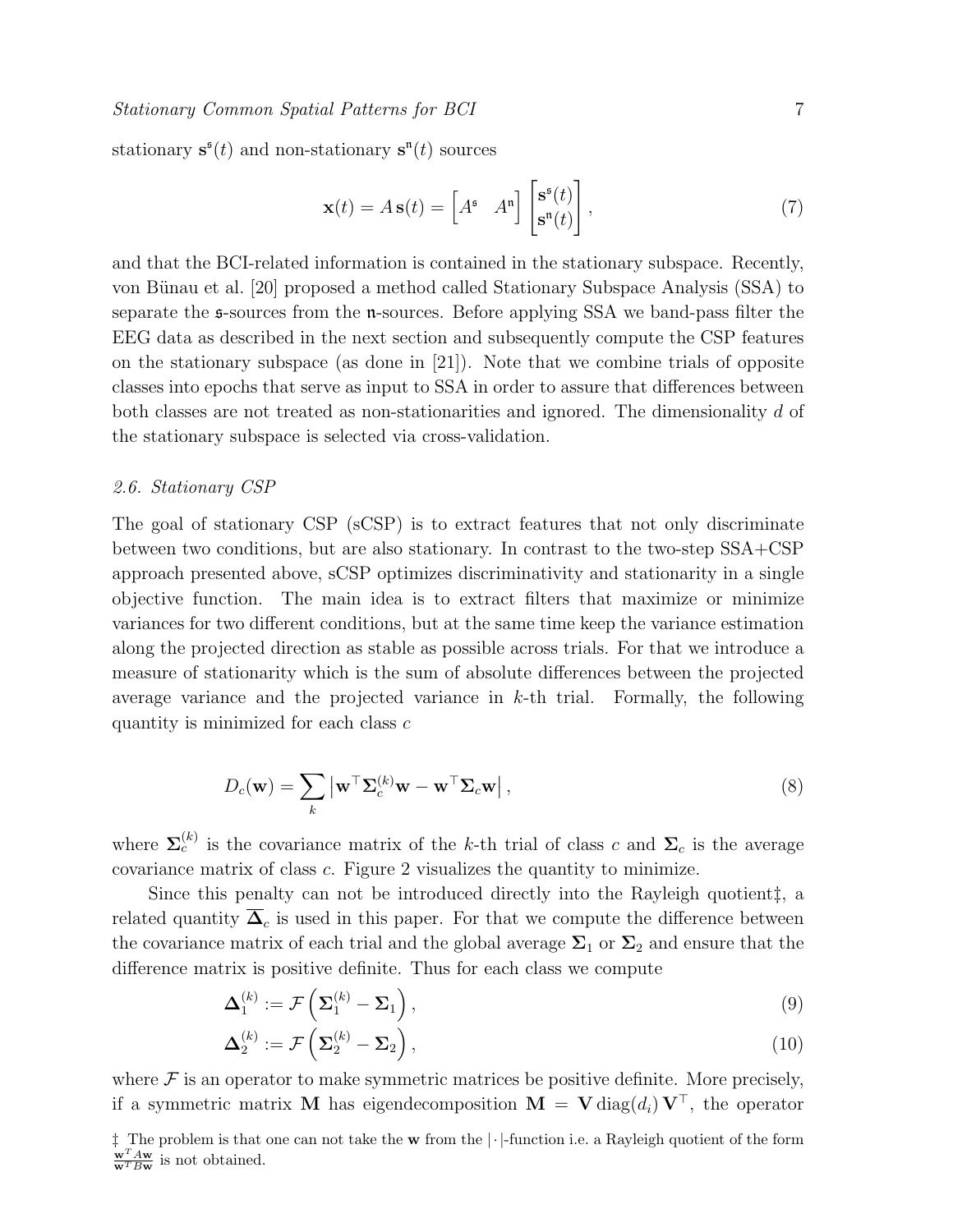returns  $\mathcal{F}(\mathbf{M}) = \mathbf{V} \operatorname{diag}(|d_i|) \, \mathbf{V}^\top$ , i.e. the signs of all the negative eigenvalues are flipped. The intuition behind this operation is to ensure that the penalty term is always positive (similar to absolute value function in  $D<sub>c</sub>$ ), even in the case that power of a feature in the k-th trial is smaller than its global average.

Consequently instead using  $D<sub>c</sub>$  we measure variations in the projected direction w as  $\mathbf{w}^{\top} \sum_{k=1}^{K} \mathcal{F}(\mathbf{\Sigma}_{c}^{(k)} - \mathbf{\Sigma}_{c})\mathbf{w}$ . Although the quantities are not equal, they both measure absolute deviations, in the latter case before and in the case of  $D<sub>c</sub>$  after projecting. In fact, it can be shown that our new measure is an upper bound for  $D_c \S$ . In summary, we use  $P(\mathbf{w}) = \mathbf{w}^\top (\overline{\mathbf{\Delta}}_1 + \overline{\mathbf{\Delta}}_2)\mathbf{w}$  as penalty term in sCSP with  $\overline{\mathbf{\Delta}}_c := \frac{1}{K} \sum_{k=1}^K \mathbf{\Delta}_c^{(k)}$  being the average (positive definite) difference matrix of class c.

Two extensions will be applied to sCSP in this paper. First, we compute the covariance matrices not only on a trial-wise basis, but on local chunks of BCI data sequences (see [32]). More precisely,  $\Sigma_c^{(k)}$  does no longer denote the covariance matrix in k-th trial, but the covariance matrix estimated from k-th chunk. A chunk of size  $\nu$ is a set of  $\nu$  consecutive trials from the same class. By using chunks one can take into account non-stationarities on different time scales e.g. estimating the covariance matrix from individual trials allows to capture changes like muscular artifact which occur on a trial-by-trial basis whereas if the chunk size increases the focus shifts towards slower changes like variations of task involvement or electrode impedance. In this paper the best chunk size is selected via cross-validation. Note that the way we apply sCSP chunking here differs from [32]. Firstly, the maximal chunk size is larger here which allows to capture non-stationarities on a larger time-scale. Secondly, there is a difference in parameter selection when more than one parameter leads to the same lowest error rate (see Section 3.2) and finally we normalize the class covariance matrices and the penalty matrix in order to define a more meaningful range of regularization parameters.

It must be noted that sCSP aims at extracting stationary features, but it is not able to handle rank deficient matrices and does not reduce the tendency to overfitting as TRCSP does. Therefore, our second extension is to combine both approaches into a method called stationary Tikhonov Regularized CSP (sTRCSP). For that we maximize the following objective function

$$
R(\mathbf{w}) = \frac{\mathbf{w}^{\top} \Sigma_{c} \mathbf{w}}{\mathbf{w}^{\top} \{\Sigma_{1} + \Sigma_{2}\} \mathbf{w} + \alpha P_{\text{scsp}}(\mathbf{w}) + \beta P_{\text{TRCSP}}(\mathbf{w})},
$$
(11)

where  $P_{\text{sCSP}}(\mathbf{w})$  is the penalty term of sCSP,  $P_{\text{TRCSP}}(\mathbf{w})$  is the penalty term of TRCSP and  $\alpha$  and  $\beta$  are determined by cross-validation.

§ Let  $VDV^{\top}$  be the eigendecomposition of the difference matrix  $\Sigma_c^{(k)} - \Sigma_c$ . In order to prove  $\left|\mathbf{w}^{\top}(\mathbf{\Sigma}_{c}^{(k)}-\mathbf{\Sigma}_{c})\mathbf{w}\right| \leq \mathbf{w}^{\top}\mathcal{F}(\mathbf{\Sigma}_{c}^{(k)}-\mathbf{\Sigma}_{c})\mathbf{w}$  we introduce  $\mathbf{u} = \mathbf{V}^{\top}\mathbf{w}$ . With that  $|\mathbf{u}^{\top}\mathbf{D}\mathbf{u}| \leq \mathbf{u}^{\top}|\mathbf{D}|\mathbf{u}$ or  $|u_1^2d_1 + u_2^2d_2 + ... + u_n^2d_n| \leq u_1^2|d_1| + u_2^2|d_2| + ... + u_n^2|d_n|$  which follows from Jensen's inequality.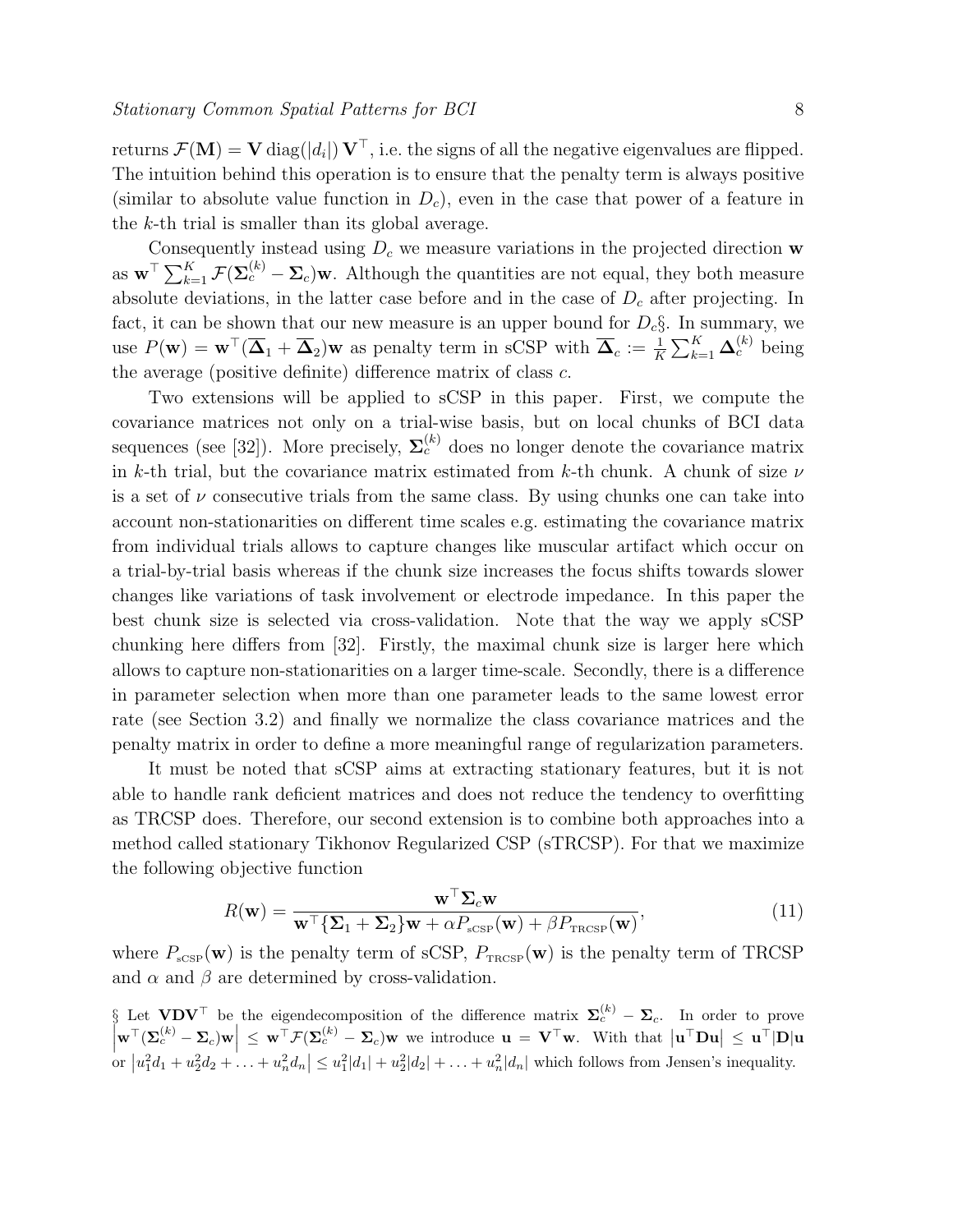

Figure 2. Visualization of the idea behind stationary CSP. The goal of sCSP is to find a projecting direction w with stable variance (features) for each class i.e. to minimize the quantity  $D_c(\mathbf{w}) = \sum_k |\mathbf{w}^\top (\mathbf{\Sigma}_c^{(k)} - \mathbf{\Sigma}_c)\mathbf{w}|$ . Since this can not be minimized directly inside the Rayleigh quotient, we introduce an operator  $\mathcal F$  which recomputes the difference matrix  $\Sigma_c^{(k)} - \Sigma_c$  by converting negative variations into positive ones i.e. it makes the difference matrix positive definite by flipping the sign of all negative eigenvalues. The intuition behind this transformation is to take the "absolute value" before projecting, which is an upper bound of the absolute value after projecting. This figure shows the projection direction w (red line) and the projection of the covariance matrices on  $w$  i.e. the variance which is explained by  $w$ . Furthermore we see the variations  $\delta_i$  between the average and trial-wise covariance matrices after projection.

#### 3. Evaluation

#### 3.1. Data Sets

The experiments in this paper are based on three different data sets containing EEG signals recorded while subjects perform motor imagery (MI).

3.1.1. Data set IVa, BCI Competition III This data set [36] from BCI Competition III [37] contains EEG signals from five healthy subjects performing right hand and foot MI without feedback. Two types of visual cues, a letters appearing behind a fixation cross and a randomly moving object, shown for 3.5 s were used to indicate the target class. The presentation of target cues were intermitted by periods of random length, 1.75 to 2.25 s, in which the subject could relax. The EEG signal was recorded from 118 Ag/AgCl electrodes, band-pass filtered between 0.05 and 200 Hz and downsampled to 100 Hz, so that 280 trials are available for each subject, among which 168, 224, 84, 56 and 28 compose the training set for subject A1, A2, A3, A4 and A5 respectively, the remaining trials composing their test set.

3.1.2. Data set IIa, BCI Competition IV This data set [38] from BCI Competition IV [39] consists of EEG recordings from 22 Ag/AgCl electrodes and nine healthy subjects performing left hand, right hand, foot and tongue MI without feedback. In this study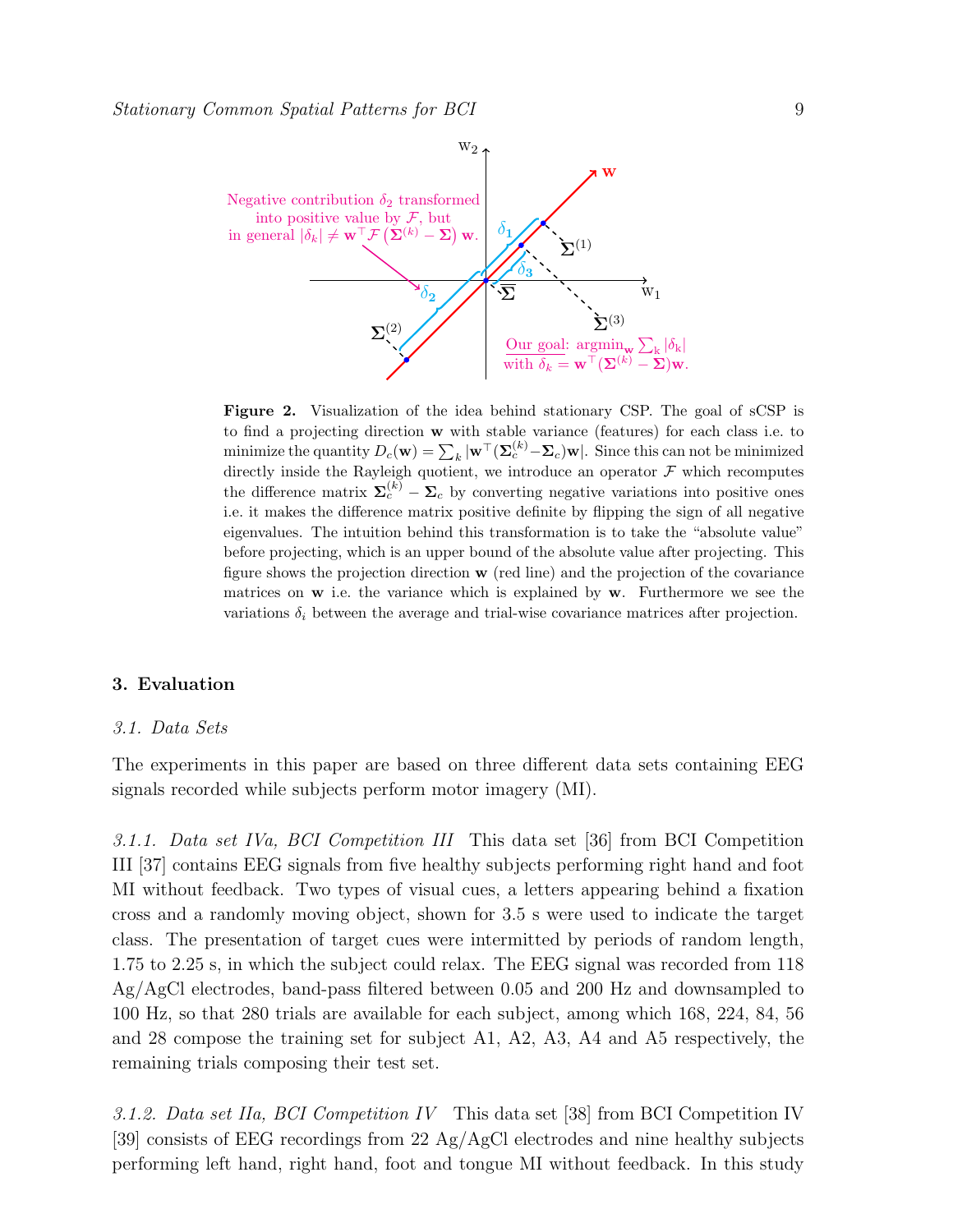we only use the left and right hand motor imagery data. Two sessions on different days were recorded for each subject. Each session is comprised of 6 runs separated by short breaks. One run consists of 48 trials (12 for each of the four possible classes), yielding a total of 288 trials per session. The subjects were sitting in a comfortable armchair in front of a computer screen. At the beginning of a trial  $(t = 0 s)$ , a fixation cross appeared on the black screen. In addition, a short acoustic warning tone was presented. After two seconds  $(t = 2 s)$ , a cue in the form of an arrow pointing either to the left, right, down or up appeared and stayed on the screen for 1.25 s. This prompted the subjects to perform the desired motor imagery task. No feedback was provided. The subjects were asked to carry out the motor imagery task until the fixation cross disappeared from the screen at  $t = 6$  s. A short break followed where the screen was black again. The signals were sampled with 250 Hz and bandpass-filtered between 0.5 Hz and 100 Hz. Both the training and the testing set contain 72 trials per class.

3.1.3. Data set from Vital BCI Project This data set [40] comes from a joint study with University Tübingen and contains EEG recordings from 80 healthy volunteers  $(41 \text{ female}, \text{age } 29.9 \pm 11.5 \text{ years}; 4 \text{ left-handed})$  performing motor imagery tasks with the left and right hand or with the feet. The subjects were sitting in a comfortable chair with arms lying relaxed on armrests. Brain activity was recorded from the scalp with multi-channel EEG amplifiers using 119 Ag/AgCl electrodes in an extended 10-20 system sampled at 1000 Hz (downsampled to 100 Hz) with a band-pass from 0.05 to 200 Hz. First, the subjects performed a calibration recording in which every 8s one of three different visual cues (arrows pointing left, right, down) indicated to the subject which type of motor imagery to perform: left/right hand or foot. Three runs with 25 trials of each motor condition were recorded. Then, two of the classes were selected and the subjects performed feedback with three runs of 100 trials each, although for some subjects only one or two runs were recorded. Each trial of feedback started with a period of 2s with a black fixation cross in the center of a gray screen. Then an arrow appeared behind the cross to indicate the target direction of that trial and 1s later the cross turned purple and started moving according to the classifier output. After 4s of cursor movement the cross froze at the final position and turned black again. Two seconds later the cross was reset to the center position and the next trial began. Both sessions were recorded on the same day. All subjects in this study are BCI novices.

#### 3.2. Experimental Setup

For the BCI competition data sets the same preprocessing is applied as in Lotte and Guan [12] i.e. the time segment located from 0.5s to 2.5s after the cue instructing the subject to perform MI is extracted and the signal is band-pass filtered in 8-30 Hz using a 5-th order Butterworth filter. For the Vital BCI data we do not use fixed preprocessing, but select the best binary task-combination and estimate the most discriminative frequency band and time segment (typically 750-3500 ms relative to the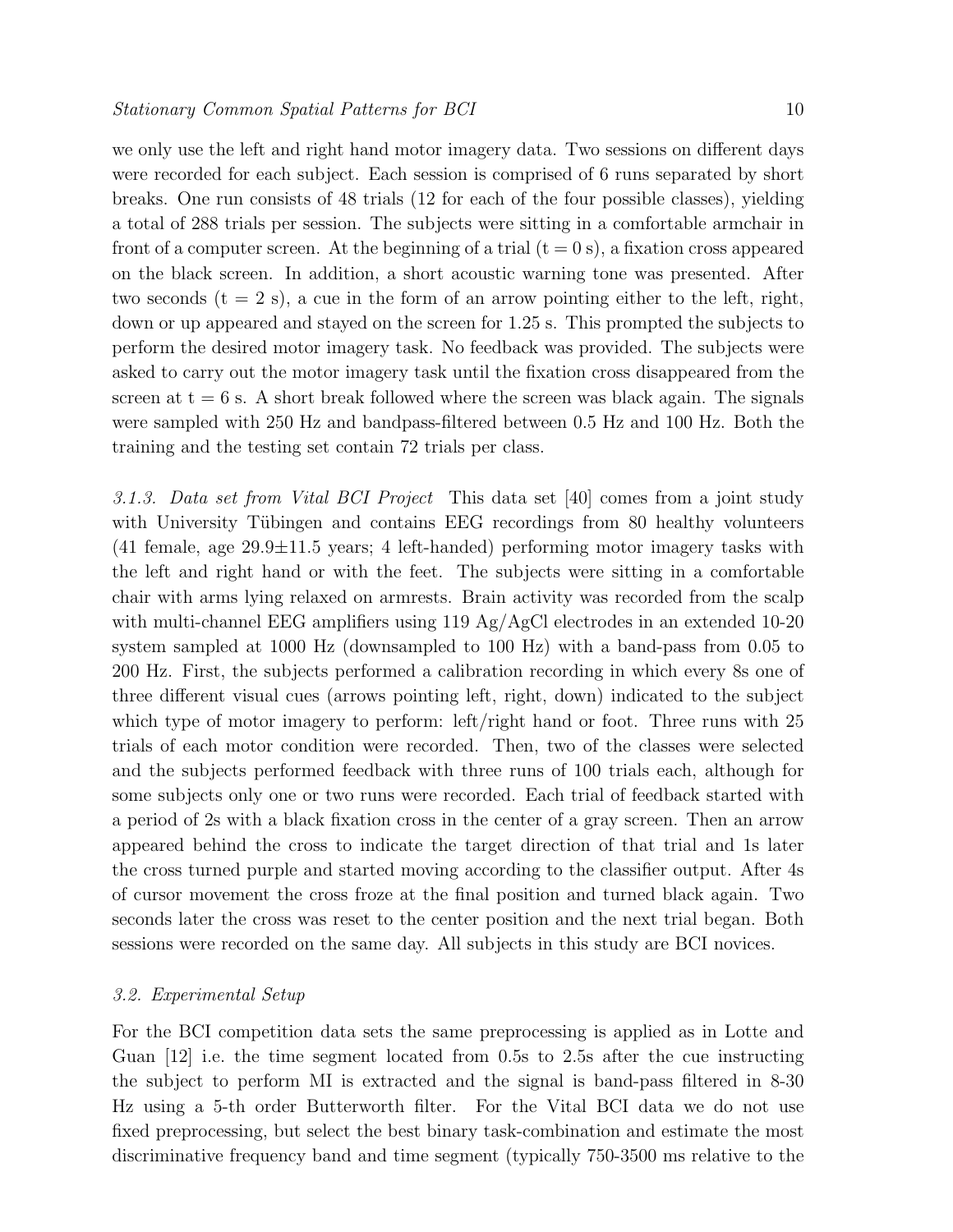Table 1. Comparison of classification error rates for data set IVa and IIa from BCI Competition III and IV, respectively. The best results for each subject are displayed in bold characters. The overall performance of stationary CSP is better than of the other approaches, especially for subjects lacking BCI efficiency.

|               |      |    | <b>BCI</b> Competition III |      |                         | <b>BCI</b> Competition IV |                        |    |            |    | Overall |                                          |    |            |      |            |      |
|---------------|------|----|----------------------------|------|-------------------------|---------------------------|------------------------|----|------------|----|---------|------------------------------------------|----|------------|------|------------|------|
| Subject       | A1   | A2 | A3                         | A4   | A5                      | B1                        | B <sub>2</sub>         | B3 | <b>B</b> 4 | B5 | B6.     | B7                                       | B8 | <b>B</b> 9 | Mean | Median Std |      |
| <b>CSP</b>    |      |    | 33.9 3.6 41.8              | 11.2 | 19.0                    | 7.6                       |                        |    |            |    |         | 48.6 2.8 34.0 42.4 32.6 19.4 6.3 6.3     |    |            | 22.1 | 19.2       | 16.3 |
| TRCSP         | 25.9 |    | <b>3.6</b> 41.8 20.1       |      | 19.0                    |                           |                        |    |            |    |         | 7.6 48.6 2.8 34.7 42.4 30.6 19.4 6.3 8.3 |    |            | 22.2 | 19.8       | 15.5 |
| <b>WTRCSP</b> |      |    |                            |      | 20.5 5.4 41.8 15.2 19.0 |                           |                        |    |            |    |         | 7.6 40.3 2.8 33.3 41.0 31.3 19.4 6.3     |    | 9.0        | 20.9 | 19.2       | 14.2 |
| $SSA + CSP$   | 33.9 |    | 5.4 39.8                   | 9.4  | 19.0                    | 7.6                       | 43.1 2.8 29.9          |    |            |    |         | 40.3 32.6 30.6                           |    | 6.3 6.3    | 21.9 | 24.5       | 15.2 |
| sCSP          |      |    | 23.2 3.6 33.7 8.5          |      | 19.8                    |                           | 6.9 45.8 2.8 27.8 41.0 |    |            |    | -33.3   | 20.1                                     |    | 4.2 6.9    | 19.8 | 20.0       | 14.8 |
| <b>sTRCSP</b> |      |    | 17.9 5.4 37.2              | 10.2 | 20.6                    | 7.6                       |                        |    |            |    |         | 49.3 2.8 29.2 38.2 30.3 19.4 6.9 8.3     |    |            | 20.2 | 18.7       | 14.5 |

presentation of the visual cue) for each subject using calibration data (as done in [9]).

For the experiments we manually select 68 electrodes densely covering the motor cortex. We do not apply any manual or automatic rejection of trials or electrodes and use three filters per class for feature extraction as recommended in [9]. As classifier we apply Linear Discriminant Analysis (LDA) and use error rate to measure performance. In order to set a meaningful range for the regularization parameters, we normalize the covariance matrices  $\Sigma_c$  and K by dividing them by their traces. The  $\alpha$  and  $\beta$  parameters are selected from the set of 10 candidates  $\{0, 2^{-8}, ..., 2^{-1}, 2^{0}\}$  by 5-fold cross-validation on the calibration data. In addition, for sCSP we select the best chunk size  $\nu$  from  $\{1, 5, 10\}$ on the calibration data, for sTRCSP we use a fixed chunk size of  $\nu = 5$  in order to save computation time. Note that the parameter selection is performed according to error rate, but if more than one parameter value leads to the same lowest error, we select the parameter with highest Fisher Score between the classification output and the true label¶. All results in this paper are offline results.

#### 3.3. Performance Comparison

At first we compare the performances of our new methods with three state-of-the art approaches and the CSP baseline. Table 1 shows the error rates of CSP, TRCSP, WTRCSP, SSA+CSP, sCSP and sTRCSP for the data set IVa and IIa. Note that the invariant CSP method could not be tested as additional measurements e.g. from an eye movement session were not available.

From the results we see that on average both stationary CSP methods perform

<sup>||</sup> The electrodes F<sup>\*</sup>, FFC<sup>\*</sup>, FC<sup>\*</sup>, CFC<sup>\*</sup>, C<sup>\*</sup>, CCP<sup>\*</sup>, CP<sup>\*</sup>, PCP<sup>\*</sup>, P<sup>\*</sup>, PPO<sup>\*</sup> and PO<sup>\*</sup> are used. Electrode higher than 6 according to the International 10-20 system are discarded.

**The Fisher Score between two random variables X and Y is defined as**  $FS(X, Y) = \frac{(E[X] - E[Y])^2}{Var[X] + Var[X]}$  **with**  $E[\cdot]$  and  $Var[\cdot]$  being the mean and variance operator respectively.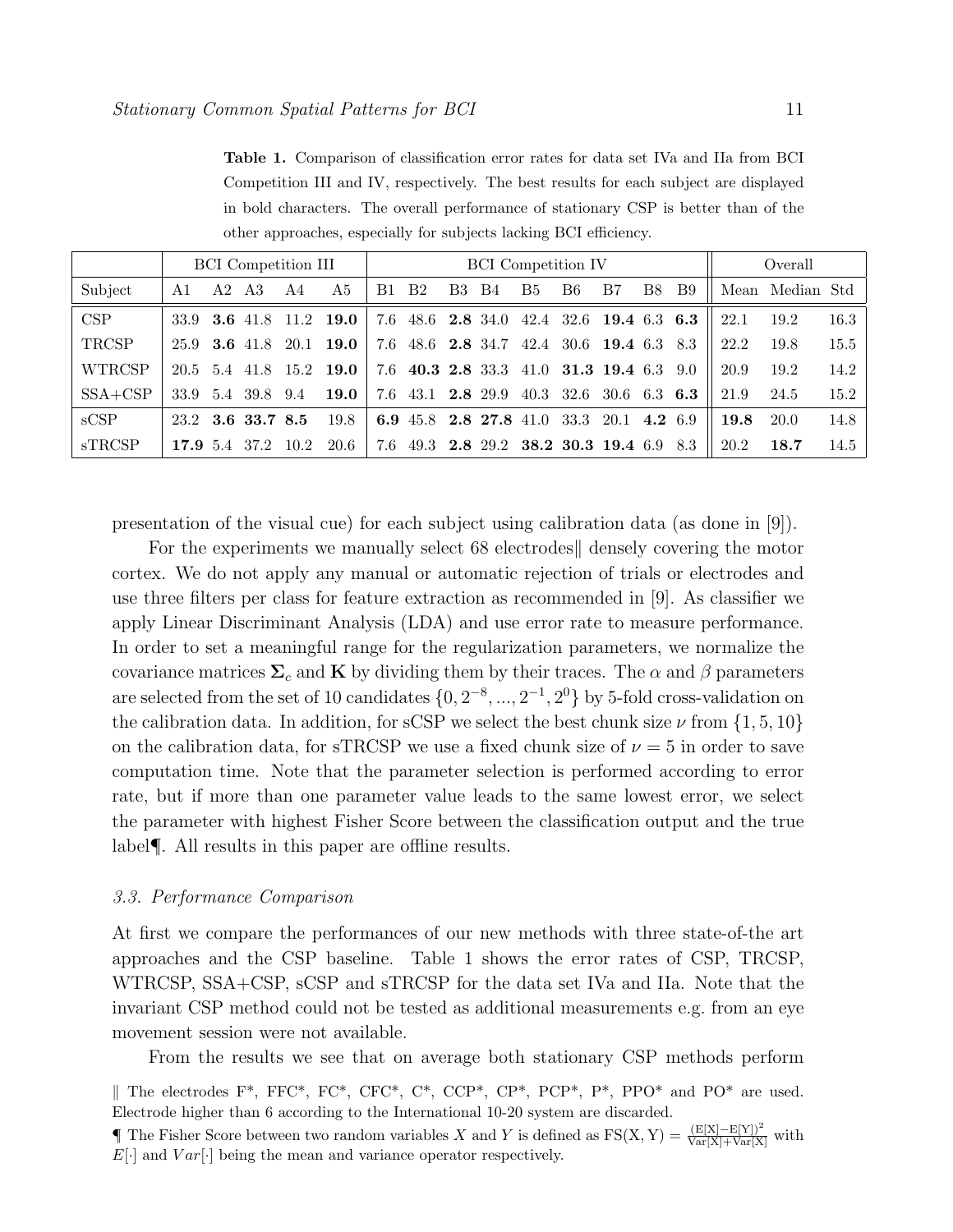better than the other approaches. The difference in performance between sCSP and CSP, SSA+CSP or TRCSP is significant up to 95% (using one-sided Wilcoxon signedrank test) and sTRCSP is significantly better than CSP and TRCSP when excluding the participants with very small error rates  $(< 10\%)$ . There is no significant difference between WTRCSP and stationary CSP, however, our methods do not use information from other subjects. One observation from the results is that participants who perform well with CSP benefit less from applying regularization than subjects who can hardly control a BCI. The largest improvement can be achieved for subjects A1, A3, B4 and B5. Users lacking BCI efficiency often have a low signal-to-noise ratio and an artifactual and non-stationary signal, thus CSP may fail to capture neurophysiologically meaningful information and to produce stable and discriminative features. Regularization alleviates this problem as it weakens the influence of artifacts, avoids overfitting and/or reduces variations of the features. It must be noted that we were not able to reproduce the results of Lotte and Guan [12] for all subjects. The baseline CSP performance of subjects A3, A4 and A5 is significantly better in our experiments, even when using recordings from all electrodes and applying the same normalization as Lotte and Guan. Since improving a better baseline is more challenging, we did not further investigate the deviations.

As a second experiment we tested all methods (including iCSP) on a larger data set, namely the Vital BCI data set containing 80 BCI novices performing motor imagery. The results are visualized in Figure 3 and Figure 4. The first figure compares error rates of different methods using scatter plots. We see that sTRCSP is the winning method and greatly improves classification results, it is even superior to WTRCSP which uses information from other subjects. The mean (median) error rates of the methods are as follows:  $CSP = 29.5\%$  (31%), TRCSP = 26.9% (23.8%), WTRCSP  $= 26.7\%$  (22.8%), iCSP = 29.1% (29%), SSA+CSP = 29.4% (29.8%), sCSP = 27.4%  $(25.6\%)$  and sTRCSP =  $26.2\%$   $(22.7\%)$ . From Figure 4 which shows a boxplot of classification performances one can see that the median performance (red line) is very similar for sTRCSP, TRCSP and WTRCSP, but sTRCSP has a higher 25% quantile. In other words sTRCSP (and sCSP) significantly improves classification performance of subjects lacking BCI efficiency. Astonishingly, invariant CSP and SSA+CSP lead to a performance decrease (lower 75% quantile) for participants who perform well with CSP. We compare the effects of regularization and analyse the reasons for improvement and deterioration in the next subsection.

As before the Wilcoxon signed-rank test is used to evaluate significance. Table 2 shows the p-values (one-sided) of different comparisons using either all subjects or dividing them into three groups based on their error rates: 0% - 15%, 15% - 30% and above 30%. Note that the null hypothesis of the signed-rank test states that the median of the distribution of error rate differences is zero. Therefore one needs to consider Figure 3 in order to arrive at the hypothesis "Method A is better than Method B". As before we see from Table 2 that most significant improvements are obtained for subjects in the above 30% error rate group. Furthermore it seems advantageous to combine Tikhonov Regularization and stationarity. In fact, sTRCSP outperforms both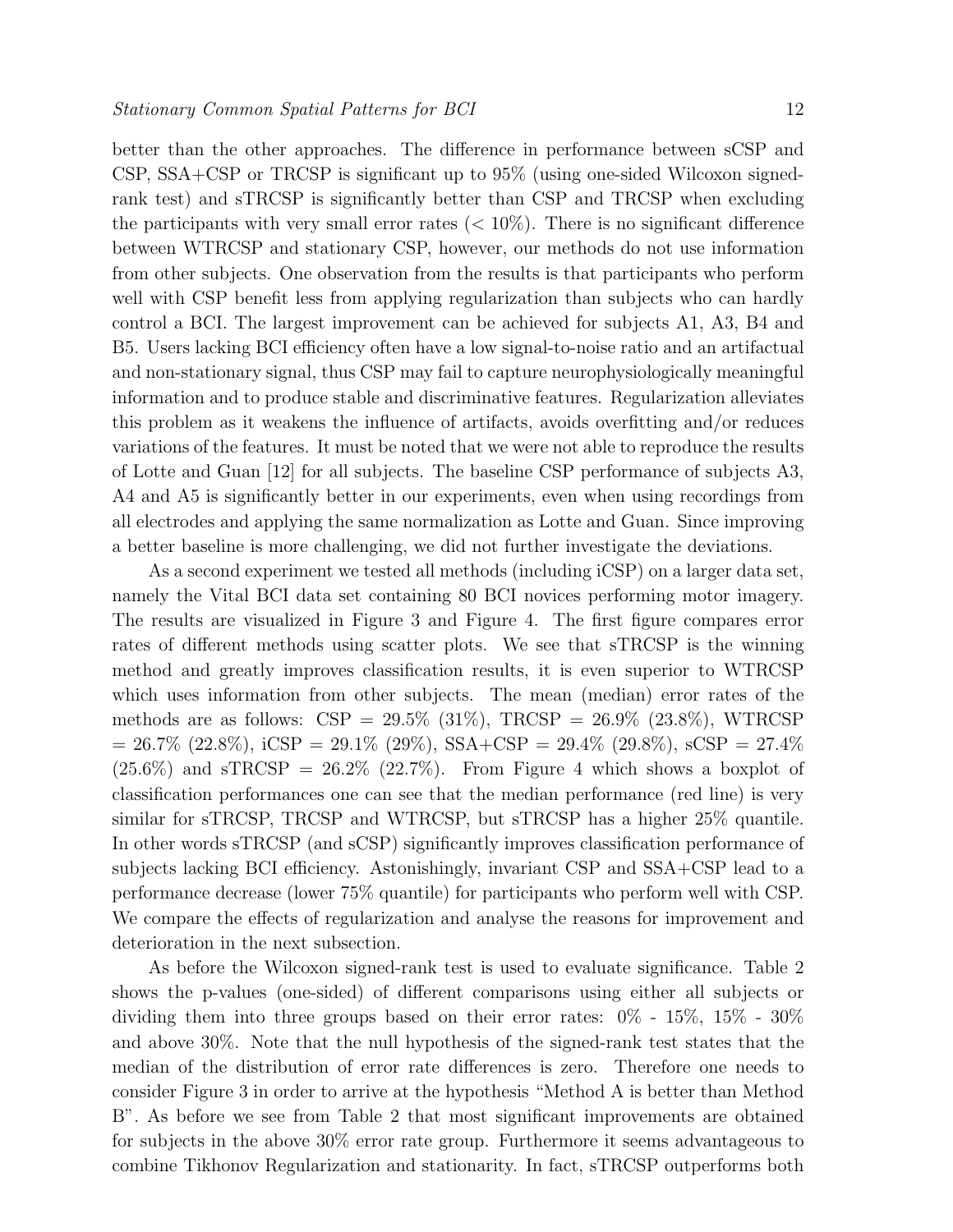

Figure 3. Nine scatter plots comparing the error rates of different methods on the Vital BCI data set. Each subject is represented by a blue dot. If the percentage of points below the diagonal is lower, the method reported in the y-axis performs better. sTRCSP outperforms all other approaches. sTRCSP outperforms all other approaches.



Figure 4. Comparison of the classification accuracies using box plots for the Vital BCI data set. The red lines denote the median classification performance, the lower and upper sides of the blue box represent the 25% and 75% quantiles and the black line stands for the outliers. The median values of sCSP, sTRCSP, TRCSP and WTRCSP are very similar, but the stationary CSP methods perform better on subjects with low classification accuracy i.e. they have a higher 25% quantile.

sCSP and TRCSP as it finds the right trade-off between discriminative ability of the filters, stationarity of the features and robustness of the estimation. It must be noted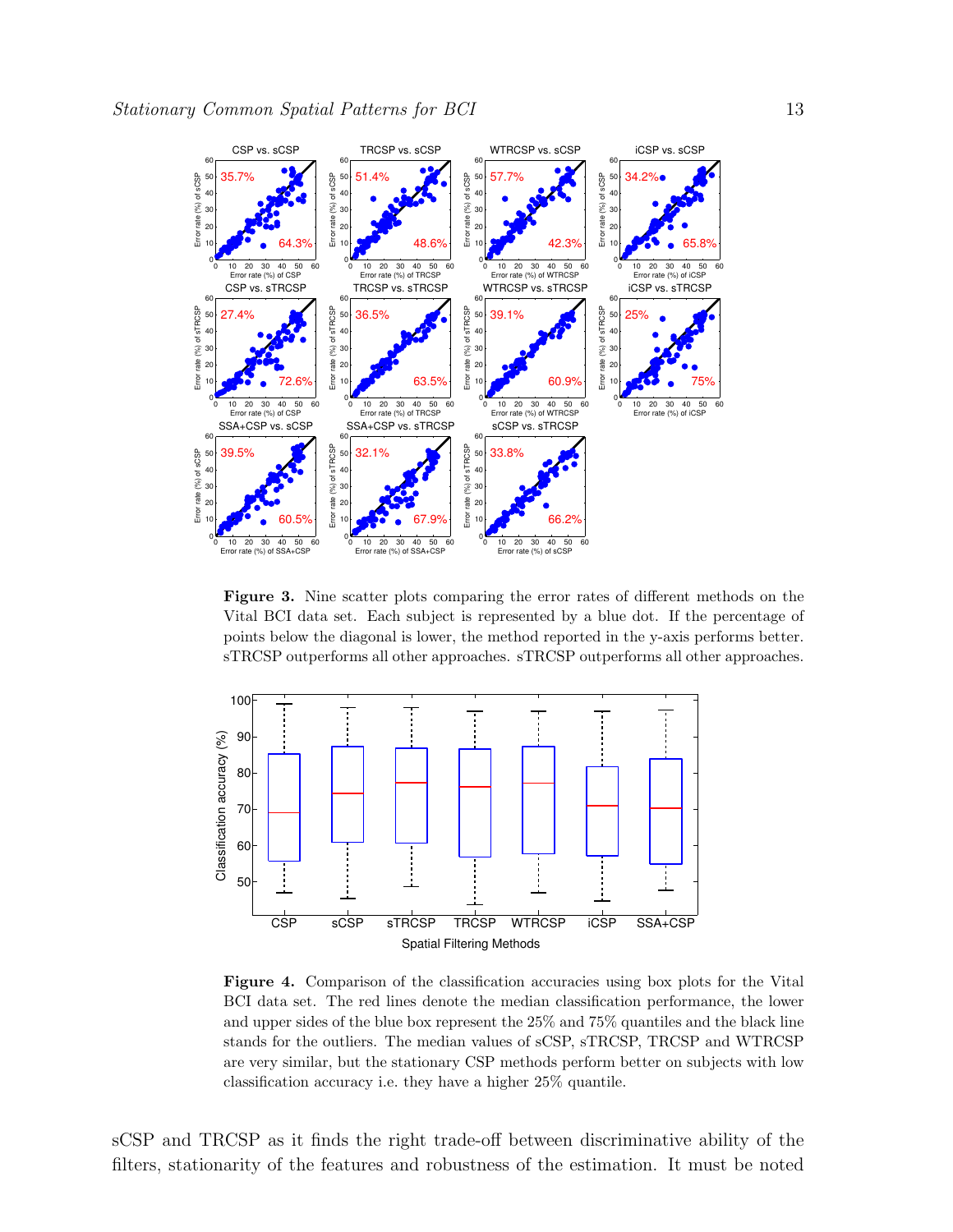Table 2. Overview of Wilcoxon signed-rank test p-values (one-sided) for different comparisons. Bold values indicate significance with 5% level. Grouping is performed based on the error rates of CSP and Figure 3 is considered to build the hypothesis "Method A is better than Method B".

| Comparison                 | $0 - 15$ | $15 - 30$ | >30   | all   |
|----------------------------|----------|-----------|-------|-------|
| sCSP better than CSP       | .3081    | .2065     | .0021 | .0015 |
| sCSP better than TRCSP     | .5000    | .4952     | .1197 | .1473 |
| WTRCSP better than sCSP    | .3969    | .2312     | .0887 | .0685 |
| sCSP better than iCSP      | .0461    | .1222     | .0087 | .0019 |
| sTRCSP better than CSP     | .0679    | .0894     | .0000 | .0000 |
| sTRCSP better than TRCSP   | .0851    | .2305     | .0844 | .0303 |
| sTRCSP better than WTRCSP  | .1986    | .4156     | .0050 | .0596 |
| sTRCSP better than iCSP    | .0139    | .0784     | .0000 | .0000 |
| sCSP better than SSA+CSP   | .0584    | .2673     | .0045 | .0015 |
| sTRCSP better than SSA+CSP | .0182    | .1745     | .0000 | .0000 |
| sTRCSP better than sCSP    | .2065    | .1600     | .0022 | .0009 |

that although its mean absolute improvement over CSP is 3.3%, the decrease in error rate for some subjects is more significant, e.g. for ten subjects it is larger than 10% and the maximum improvement is 21.1%. The standard deviation over all subjects is 6.0%. The most popular parameters for sTRCSP are  $\alpha = 2^{-5}$  and  $\beta = 2^{-8}$ . Fixing the parameters to these values for all subjects still gives a significant improvement over CSP with mean (median) error rate of  $26.9\%$  ( $25.2\%$ ). However, there is no significant difference to TRCSP and WTRCSP (with cross-validation) in this case.

#### 3.4. Effects of Regularization

In this subsection we investigate the regularization effects of TRCSP, iCSP, SSA+CSP and sCSP. We will not include the weighted TRCSP method and sTRCSP in the analysis as they do not represent an own regularization concept, but are modifications/combinations of sCSP and TRCSP regularization. The analysis is conducted with subject 30 performing left vs. foot motor imagery as this user shows one of the largest improvements in terms of classification accuracy and the limited CSP performance is not due to a few bad outlier trials, but the reasons are more general and the effects of regularization can be relatively easily visualized. Similar analysis was conducted with several subjects and is available at: http://www.user.tu-berlin.de/wojwoj/research/jne2012.html. An overview over the error rates and the parameters selected by cross-validation is given in Table 3.

Before comparing the different regularization approaches, one should understand the sources and effects of the non-stationarities present in subject 30's data. The scalp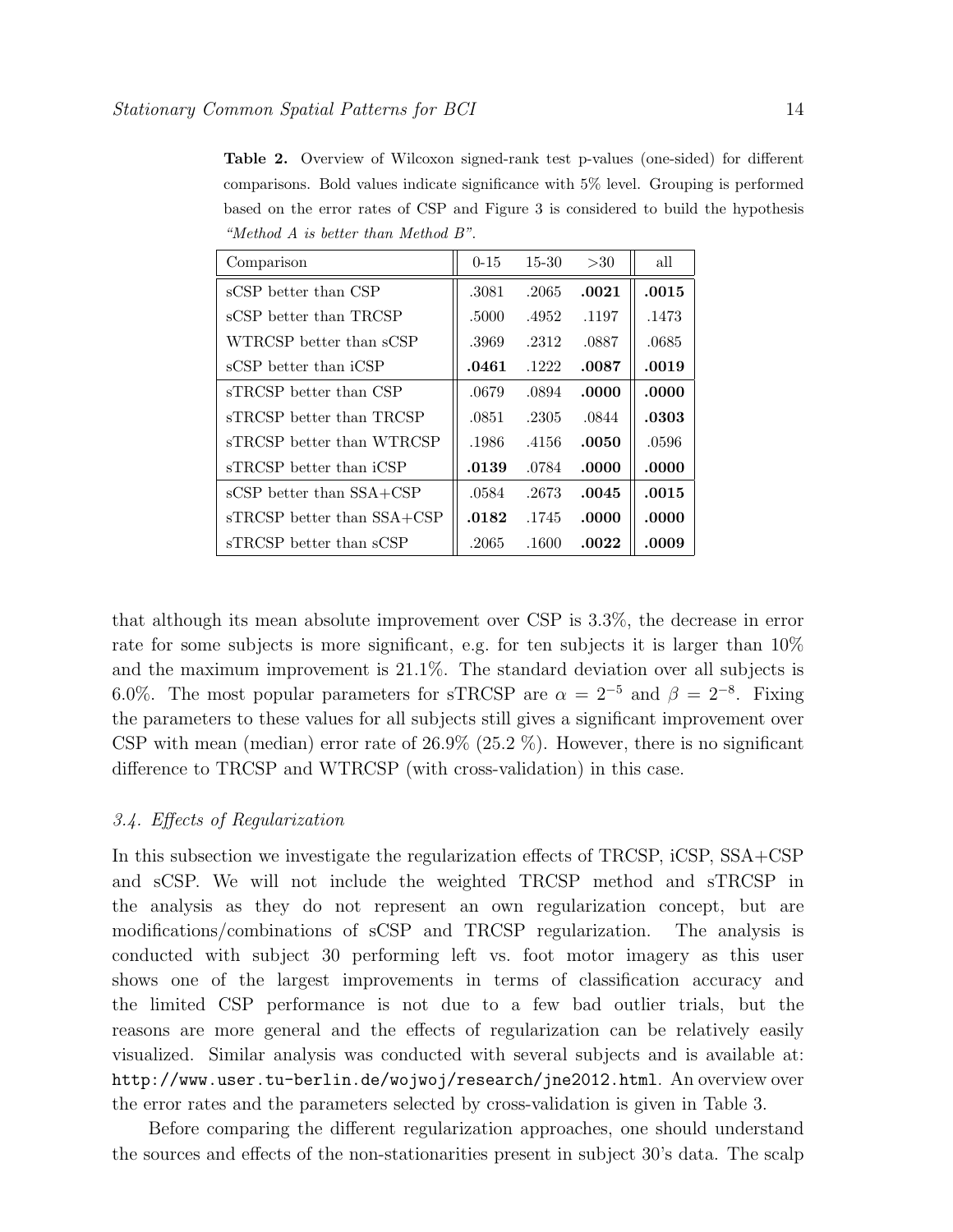Table 3. Overview over subject 30's error rates and the parameters (regularization parameter  $\alpha$ , dimensionality of stationary subspace d and chunk size  $\nu$ ) selected by cross-validation for different regularization approaches.

|                          |      | TRCSP | iCSP     | $SSA + CSP$ |                                                                          |
|--------------------------|------|-------|----------|-------------|--------------------------------------------------------------------------|
| Error rates              | 37\% | 23.3% | $39.7\%$ | 28.0%       | $22.3\%$                                                                 |
| Selected Parameters    - |      |       |          |             | $\alpha = 2^{-2}$ $\alpha = 2^{-4}$ $d = 53$ $\alpha = 2^{-2}, \nu = 10$ |



Figure 5. Illustration of non-stationarities for subject 30. Upper Figure: Nonstationarity map for both motor imagery classes "left" and "foot". For each electrode the variance of the variances of the trials is computed and plotted. Especially in the frontal, temporal and occipital areas one can see large changes. Lower Figure: The bandpass filtered EEG signal is projected using the best performing (normalized) CSP, TRCSP, iCSP, SSA+CSP and sCSP filter and the mean and standard deviation is computed at each time point over all 75 trials of class "foot". The solid line represents the mean and the dashed lines stand for the mean  $\pm$  standard deviation interval. The selected time interval is 850 to 3970 msec. We see that both sCSP and SSA+CSP produce a stable signal with small standard deviation, whereas in the case of CSP, TRCSP and iCSP the variations between trials are larger and non-constant.

plots in the upper part of Figure 5 visualize the variations for each electrode and each class measured as the variance of the variances of the trials. This measure gives an idea of where the most significant variations of the EEG can be observed. The largest changes can be found in frontal, temporal and occipital locations. The lower part of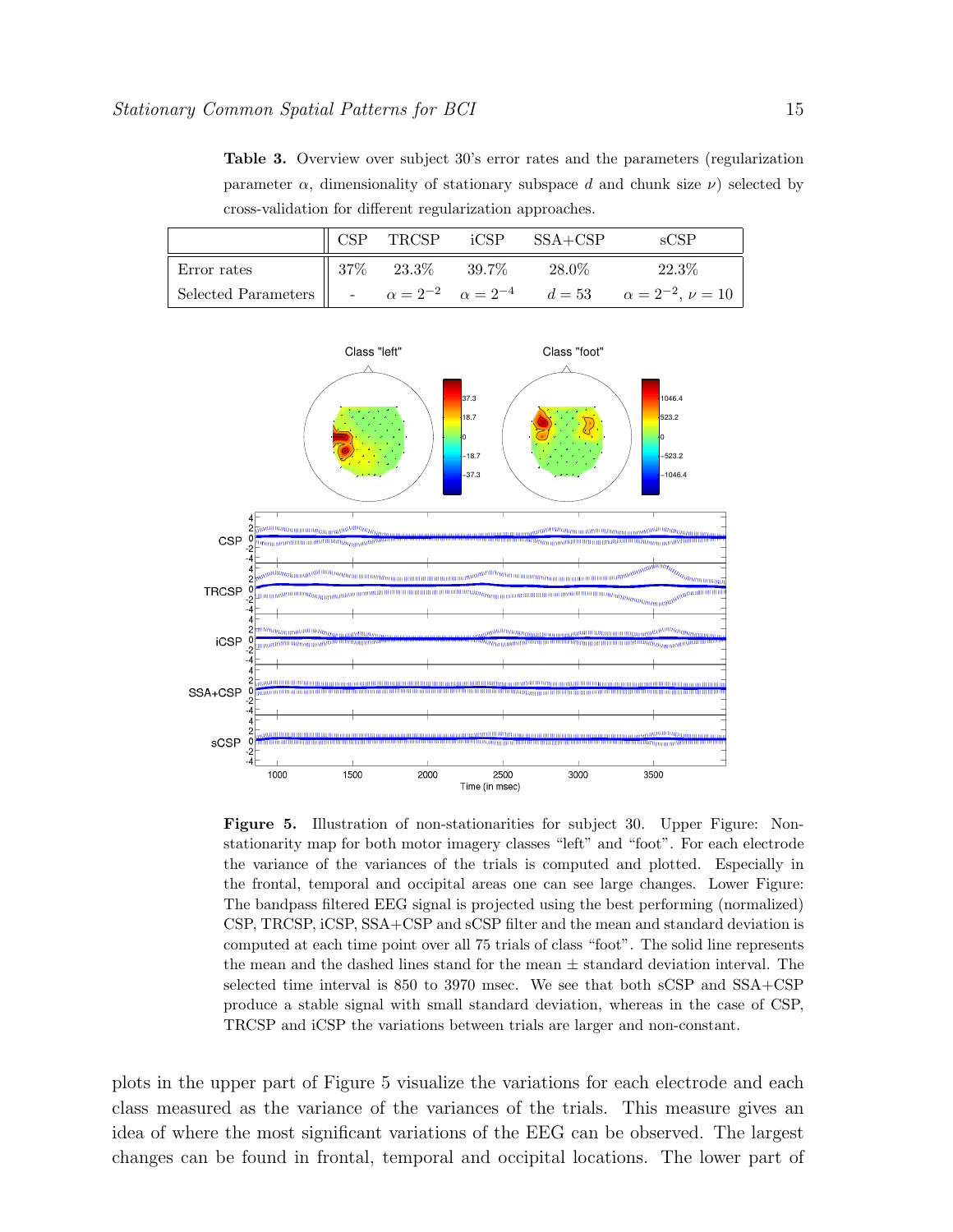

Figure 6. Calibration and test features for CSP, SSA+CSP and sCSP for both motor imagery classes "left" (blue) and "foot" (green) for subject 30. The features are projected to the normal vector of the classifier hyperplane (x-axis) and the largest PCA-component (y-axis) of the calibration data. The vertical black line represents the classifier bias which is computed in calibration phase, the dashed line stands for the optimal feedback bias. We see that the CSP features do not only undergo a shift between calibration and feedback phase, but their distribution changes. This rotation can not be resolved by adapting the bias. The SSA+CSP and sCSP features are more robust, but the SSA+CSP features have a larger overlap between both classes in feedback phase, thus are less discriminative than in the case of sCSP.

the figure shows the variations of the projected signal for the class "foot". A clear difference can be observed between sCSP and SSA+CSP on the one hand and CSP, TRCSP and iCSP on the other hand. In the first case the variations are small and do not change over time, thus the extracted features are stationary. In contrast, for the other methods the variations are larger and non-constant which results in non-stationary features. Although stationarity of the signal seems to be important, it is not sufficient to explain the classification results of subject 30. For instance, applying TRCSP and sCSP leads to very similar classification performance although the TRCSP signal varies significantly, on the other hand the SSA+CSP signal is very stationary, but the results are worse than in the sCSP case.

In the following we study the impact of the non-stationarities on the features. Figure 6 shows subject 30's calibration and test features for CSP, SSA+CSP and sCSP. The features, blue points correspond to left hand and green points to foot motor imagery, are projected to the normal vector of the classifier hyperplane (x-axis) and the largest PCA-component (y-axis) of the calibration data. The black line represents the bias used by the classifier (computed in calibration phase), the dashed black line stands for the optimal feedback bias. The first observation that can be made from Figure 6 is that in the calibration phase the SSA+CSP and sCSP features are more separable than the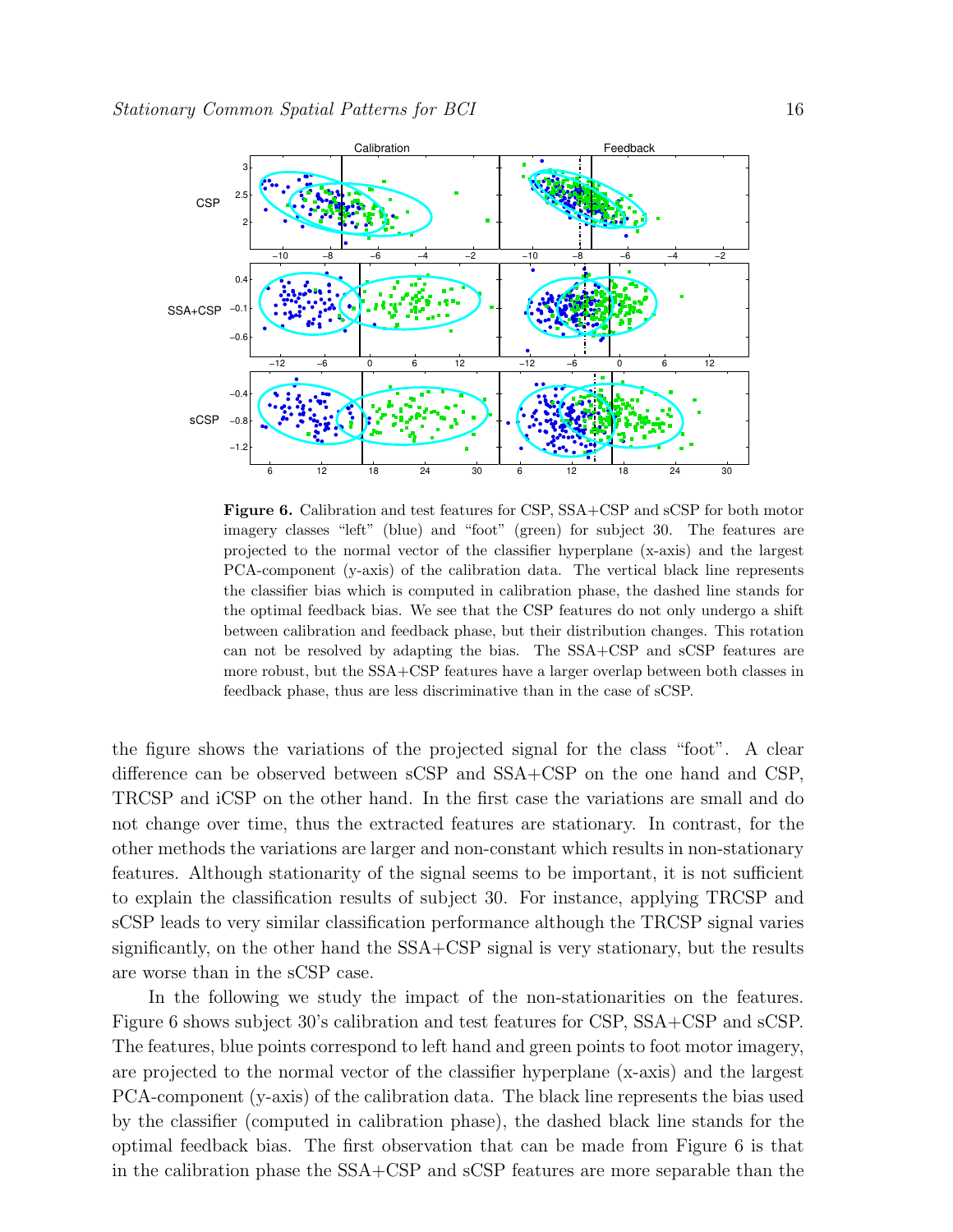CSP features. This indicates that in the case of SSA+CSP and sCSP the filters better capture information that helps to discriminate between left hand and foot MI, thus they are potentially neurophysiologically more meaningful. We will see later that this is indeed the case for subject 30. Another interesting point in Figure 6 is the difference in the feature distributions between calibration and feedback. In the case of CSP the features not only undergo a translation, but the shape of the distribution changes. In contrast, in the case of SSA+CSP and sCSP there is a shift, but no significant rotation occurs. A shift in the features can be easily resolved by unsupervised adaptation of the bias (see [24, 33]), whereas it is much harder to adapt to rotations. Although there is no significant difference with respect to discriminativity between the SSA+CSP and sCSP features in calibration phase, the overlap between the "left" and "foot" class in feedback phase is smaller for sCSP i.e. the sCSP features are more separable. This may be due to the fact that SSA+CSP (in contrast to sCSP) contains an unsupervised step which may discard discriminative information. In summary, one can say that sCSP mitigates the influence of non-stationarities in subject 30's EEG, thus produces more separable and stable features than CSP (and SSA+CSP).

After studying the effects of non-stationarities on the signal and the features, we are now going to compare the different regularization approaches in more detail. Figure 7 shows the spatial filters, i.e. a vector of weights that are assigned to each electrodes, and spatial patterns , i.e. a vector containing the source activities to the signals acquired at the different sensors (cf. Blankertz et al. [41]), with best classification performance for CSP, TRCSP, iCSP, SSA+CSP and sCSP. It can be seen that CSP and iCSP fail to extract meaningful BCI-related filters, therefore have the largest error rates. The reason for the limited performance of CSP is the noise and the artifacts contained in subject 30's signal (see Figure 5) since after removing 7 noisy electrodes and 44 artifactual trials, the overall error rate of CSP decreases from 37% to 19.3%. We will see later that although artifact removal helps for subject 30, it is in general inferior to sCSP and sTRCSP. The fact that CSP is prone to overfitting and can be negatively affected by artifacts is well known, but regularization approaches mitigate it. However, although iCSP uses regularization, it is not able to extract a meaningful filter as the penalty matrix is computed in an extra eye movement session, but eye movements do not seem to be the main source of non-stationarities in subject 30. Furthermore, during the eyemovement measure, an idle mu rhythm might appear in the sensorimotor cortex, thus penalizing these regions may remove discriminant information. In contrast to CSP and iCSP, the other three methods are able to extract filters that are related to left hand MI. The TRCSP filter is very smooth due to regularization of the norm, but it is still affected by noise in electrode FC3. The SSA+CSP filter is less affected by artifacts in the frontal electrodes than TRCSP as it removes the non-stationarities by applying SSA, however, its performance is still worse than that of sCSP which effectively manages to reduce the impact of artifacts in electrode FC3 and to extract the "cleanest" left hand MI filter. Among all methods only sCSP optimizes for both discriminativity and stationarity simultaneously.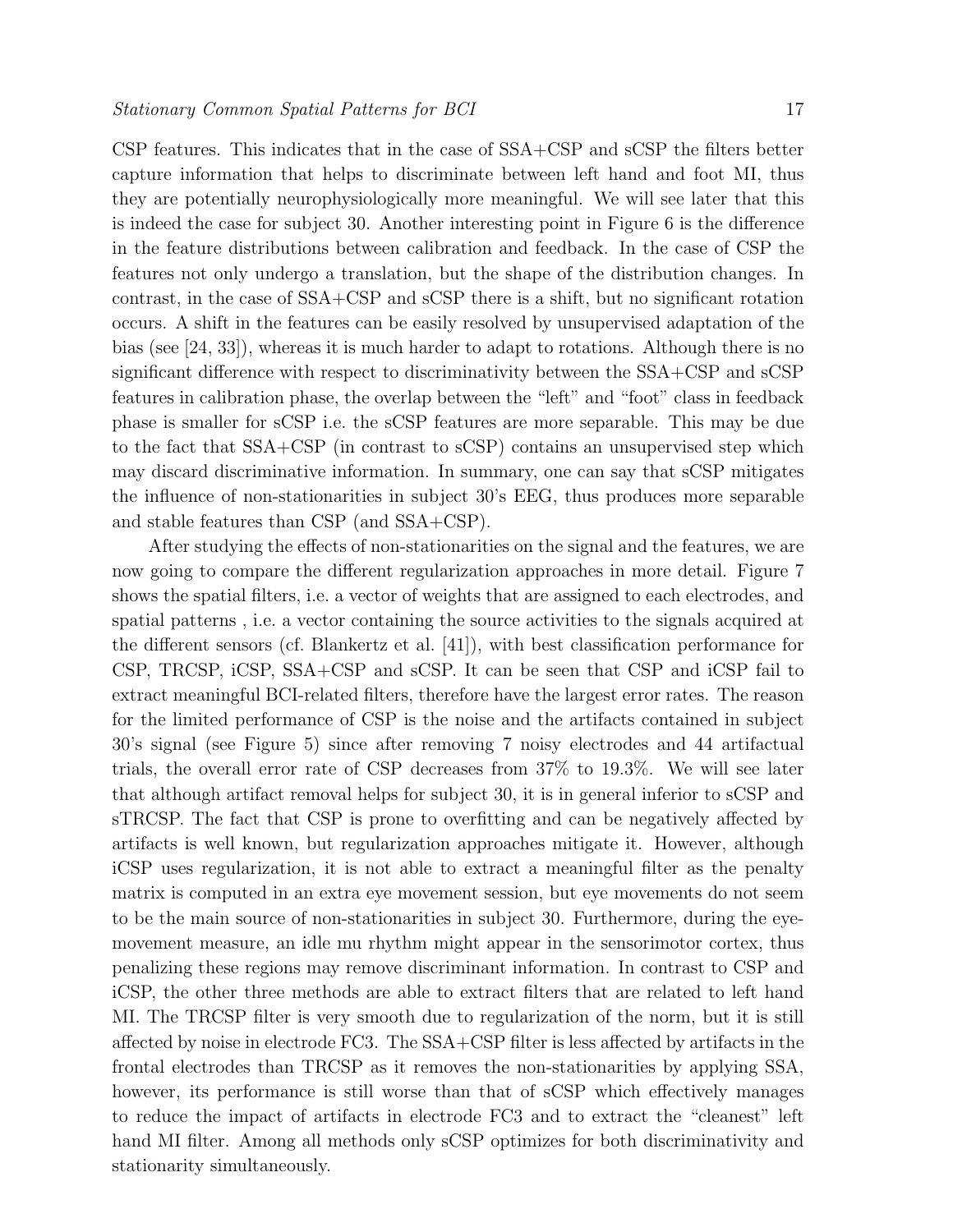

Figure 7. Illustration of the best performing patterns (upper row) and filters (lower row) for subject 30 performing left vs. foot motor imagery. The error rates of the corresponding dimensions can be seen at the bottom. Although in all cases the activation patterns can be interpreted as left hand motor imagery activation, i.e. there is a dipole-like activation over the right motor cortex, they differ significantly. In the case of CSP and iCSP the filters fail to capture the correct pattern as they are adversely affected by non-stationarities (see Figure 8). On the other hand TRCSP and SSA+CSP provide more meaningful filters, thus perform better than CSP and iCSP, however, they are still affected by artifacts in electrode FC3. Our sCSP method penalizes non-stationarities and extracts a clean left hand motor imagery filter.

With the filters in Figure 7 we can explain the large variations in the projected signal of CSP, iCSP and TRCSP (see Figure 5) and the difference in the feature distribution of CSP and sCSP (see Figure 6). Only sCSP and SSA+CSP extract filters that capture BCI-related activity and mitigate the influence of artifactual electrodes. These filters produce stable features as the BCI-related activity is stationary. In contrast, the other methods extract information from locations that are affected by artifacts, consequently the features are more non-stationary. In the case of TRCSP the filter is still discriminative, thus there is no significant performance deterioration.

One can gain more insight into the regularization effects by studying Figure 8 which visualizes locations that are being penalized by sCSP, iCSP and SSA+CSP. In the first two rows we apply PCA to the penalty matrix of sCSP and iCSP in order to obtain the non-stationarity patterns. In the case of sCSP the largest regularization is applied to the left frontal and temporal electrodes and the right frontal and occipital areas. These location are highly non-stationary (see Figure 5) and deteriorate performance of CSP, thus penalizing these electrodes helps to extract neurophysiologically more meaningful filters. In the second row one can see the effects of regularization with iCSP. Since the penalized locations do not coincide with the non-stationary regions in the calibration data, iCSP is not able to improve classification. On the contrary, it deteriorates performance by removing potentially discriminant information from central electrodes (probably because of idle mu rhythm over sensorimotor cortex). The bottom row of Figure 8 shows four projections to the non-stationary subspace computed by SSA. Also here we see that areas are penalized that coincide with the non-stationarities in the data, therefore SSA+CSP extracts a more meaningful filter than CSP. Although SSA+CSP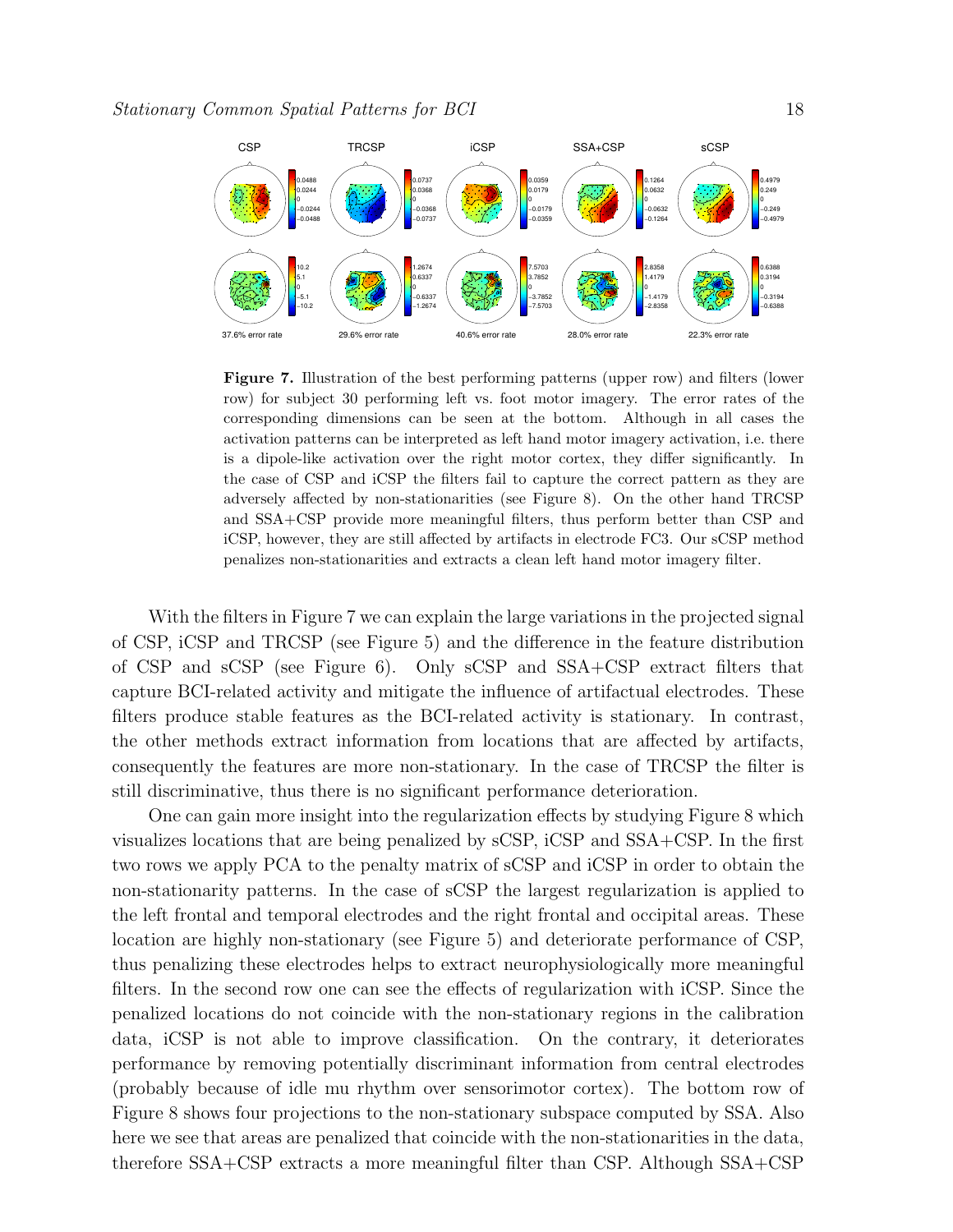

Figure 8. Illustration of the regularization effects of sCSP, iCSP and SSA+CSP for subject 30. The first row shows the eigenvectors of the penalty matrix  $(\overline{\Delta}_1 +$  $\overline{\Delta}_2$ ) i.e. the penalty weights that are put on the electrodes by sCSP. There is a correspondence between regions with high penalty and locations with large variations (see Figure 5). The eigenvectors of the iCSP penalty matrix are plotted in the second row. Since the penalty matrix was computed from an extra session, it does not capture non-stationaries appearing during the experiment. In contrast, iCSP even removes potentially important information as it penalizes central electrodes which are discriminative for the "foot" class. This deteriorates classification performance. The bottom row visualizes the non-stationary activity patterns that are removed by SSA. As in the case of sCSP, SSA penalizes regions with large variations, thus it is also able to improve classification performance.

improves classification accuracy for subject 30, it performs worse than sCSP on average. This is mainly because SSA is an unsupervised method and may remove BCI-related information, whereas sCSP optimizes stationarity and discriminativity simultaneously.

#### 3.5. Regularization vs. Artifact Rejection

The last subsection showed that regularization methods may improve subject 30's classification performance by mitigating the effects of artifacts. In the following we study the relationship between regularization and artifact rejection.

The goal of artifact rejection is to clean up the data by removing artifactual trials and noisy electrodes before computing the features. In this sense artifact rejection is more flexible than regularization as it can remove individual trials and electrodes. On the other hand rejection is a  $0/1$  decision and may result in information loss whereas regularization methods like sCSP penalize combinations of electrodes and may remove more complex non-stationarities than simple electrode artifacts. This is in spirit to weighed averaging found in ERP analysis [42, 43]. It should be noted that sCSP is more flexible than WTRCSP and TRCSP as it captures the non-stationarities present in the data (i.e. it is data-driven) and allows to penalize complex patterns whereas (W)TRCSP only applies an (weighted) uniform penalty. There is a significant correlation of .6421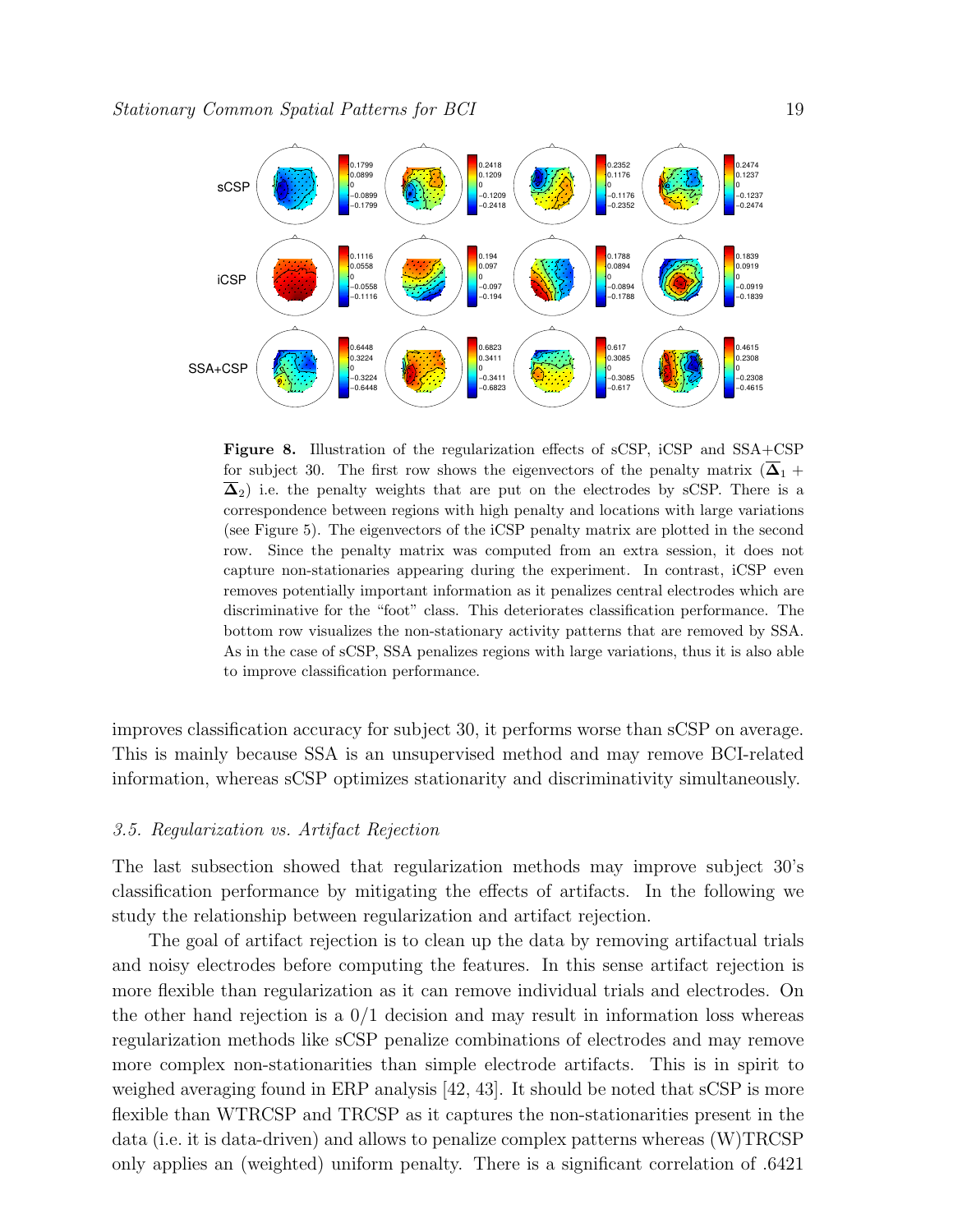(.7015) between the performance increase of sCSP and the gain of (W)TRCSP i.e. there exist common regularization effects. On the other hand sCSP and TRCSP complement each other as a combination of both gives significantly better results than each of the method on its own. In fact, sTRCSP combines the data-driven regularization of sCSP with the robustifying uniform penalty of TRCSP.

In the following we compare sCSP with a combination of artifact rejection and CSP using all 80 subjects. Artifactual trials and electrodes are identified in a heuristic manner by analysing the variance of the EEG signal (see [9]). In addition, an expert examines the data and if necessary manually removes trials or electrodes. Although, applying CSP on the cleaned data reduces the mean (median) error rate from 29.5%  $(31\%)$  to  $28.6\%$   $(28.3\%)$ , both sCSP and sTRCSP (without artifact rejection) perform significantly better with p-values .0254 and .0001. A weak correlation of .3514 between the performance gain of CSP with artifact rejection and sTRCSP exist indicating some similarity between both artifact rejection and regularization. However, note that removing trials and electrodes not only improves classification results, but it can also deteriorate performance e.g. for subjects 18, 24 and 49. In summary one can say that sCSP is more than an artifact rejection method as it identifies non-stationarities on different time scales (by using chunks) and mitigates the influence of (combinations of) noisy electrodes without removing them. Since it is data-driven, it adapts to nonstationarities present in the data (in contrast to TRCSP).

#### 3.6. Using Stationary CSP in Practice

In this subsection we comment on several issues relevant for the application of sCSP and its extensions in practice.

The first question which is relevant for the practical application is whether one should use a fixed chunk size or select it via cross-validation ? Since the optimal chunk size depends on the time-scale of the non-stationarities present in the data, we expect to obtain better results when choosing the chunk size for each user individually. Using a chunk size which is smaller than the non-stationarities present in the data results in unreliable and noisy estimation of the covariance matrix and may lead to features which are invariant against task-related fluctuations, thus may be suboptimal. On the other hand when using too large chunks one may average out the important non-stationarities, thus the extracted features will not be robust against them. Indeed in our Vital BCI experiments all chunk sizes were selected quite uniformly, chunk size 1 was selected 36 times, 5 was selected in 20 cases and 10 was selected for 24 subjects. We could also observe that selecting the chunk size by cross-validation on average outperforms a fixed setting. In the case of chunk size 1 and 5 the average (relative) gain of using crossvalidation for chunk size selection is 2%, in the case of 10 it is slightly larger, namely 3%. Especially subjects with limited BCI performance showed a preference for smaller chunk sizes. In fact, these users very often suffer from non-stationaries that can only be captured on small time-scales like muscle or electrode artifacts. Among the fixed chunk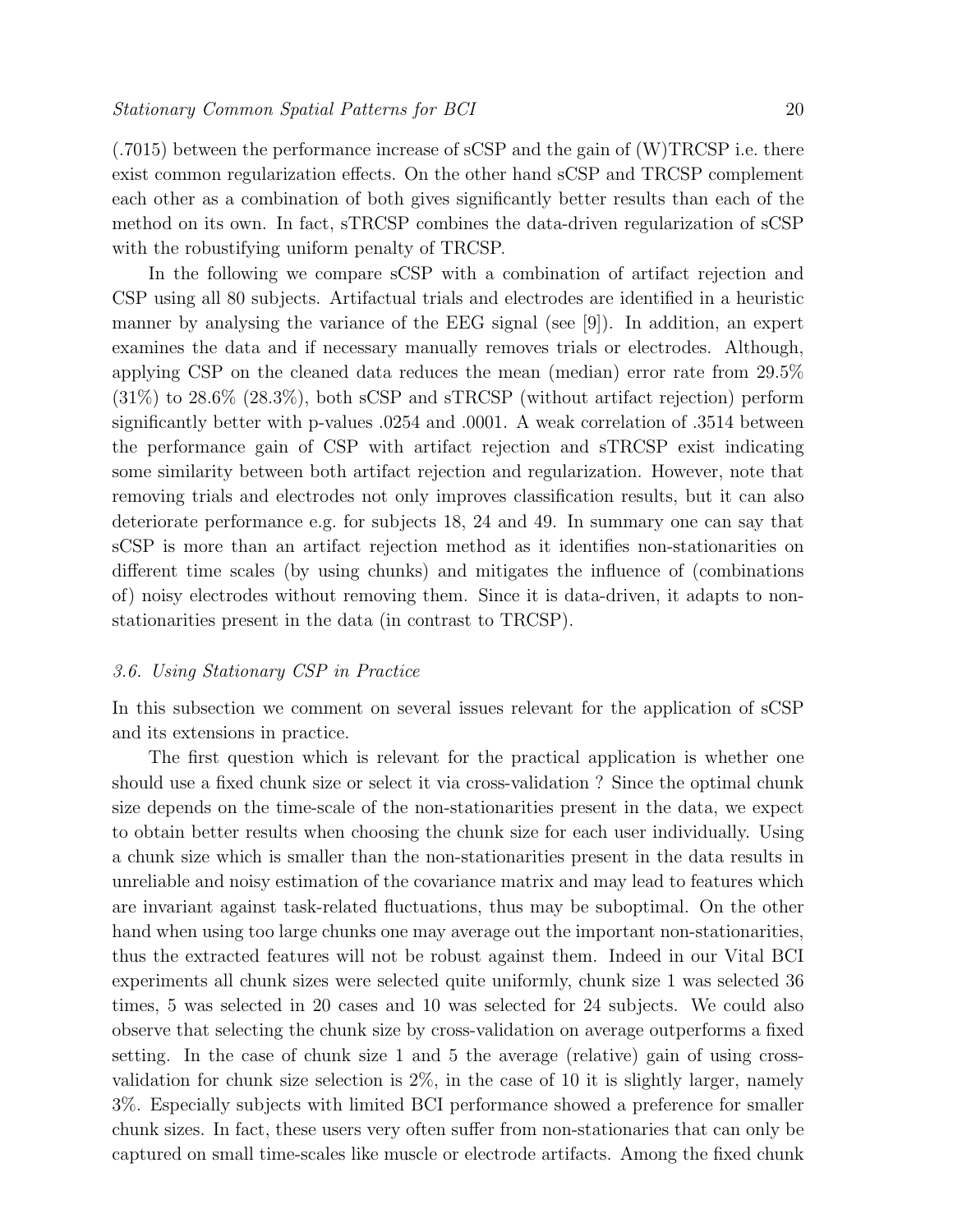sizes the trial-wise case works best. So if it is required to reduce computation time, one should use a chunk size of 1. In general, however, we recommend to individually select this parameter.

A different question is whether one should use the extended version of sCSP, namely sTRCSP, or the original one without Tikhonov Regularization ? On the Vital BCI data sTRCSP clearly outperformed sCSP, in the case of BCI Competition it had a better median performance, but a little worse mean error rate. It must be noted that there is a difference between the BCI Competition data sets and the Vital BCI data in terms of the noise level and artifacts contained. Furthermore, in the case of Vital BCI the users are BCI novices and the frequency band and time interval are user optimized, thus the risk of overfitting might be higher. On such data sets Tikhonov Regularization reduces the tendency to overfit and robustifies the filters, therefore on the Vital BCI data set TRCSP improves classification performance compared to CSP. In contrast, on the BCI Competition data set there is less noise and therefore less need to robustify the filters, thus using TRCSP does not increase performance. For that reason sTRCSP does not outperform sCSP, but is on par. In general we recommend to use sTRCSP as it combines both the advantages of Tikhonov Regularization and stationarity.

Regarding the trade-off between computation complexity and performance, in the case of sCSP or sTRCSP the additional computation does not exceed the limit of practicability. Spatial filters are usually computed in the break between calibration and feedback phase, or maybe during a break after some feedback runs. Therefore, the selection of one or two additional parameters which may last a couple of minutes more is acceptable. If one used the method in an online setting were the filters are computed and adapted regularly then the selection of sCSP or sTRCSP with fixed parameters would be a better choice.

Finally there is a question about the benefits of sTRCSP over WTRCSP. On the BCI Competition data sets sTRCSP is significantly better according to sign rank test when excluding subject B2, whereas in the case of Vital BCI sTRCSP performs significantly better than WTRCSP for the group of subjects with error rate  $>30\%$  and is almost significantly better in total ( $p = .0596$ ). The average relative improvement of sTRCSP over WTRCSP is 2%. However, not only the better performance is an argument for sTRCSP, but also the fact that it does not use information from other subjects. This is important as recording data from similar experiments is always time consuming and costly. Additionally, in contrast to WTRCSP, one can also apply sTRCSP as a tool for analysis of non-stationarities.

#### 4. Conclusion

In this paper we presented an approach which regularizes the CSP solution towards stationary subspaces i.e. extracts features that are invariant to variations of the signal properties. We compared this method with the state-of-the-art approaches and observed a significant performance gain, especially for subjects lacking BCI efficiency.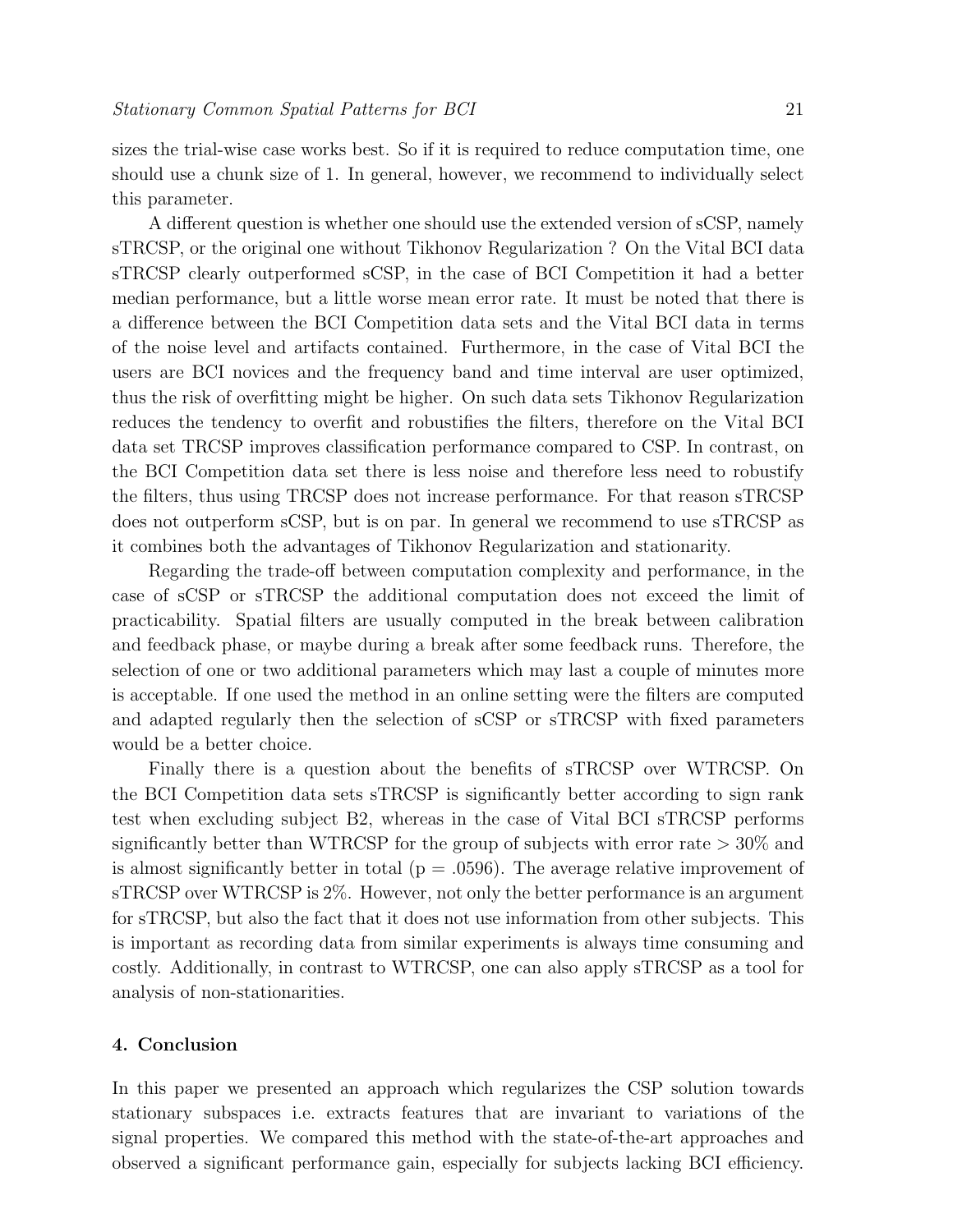Furthermore we combined the stationary CSP method with Tikhonov Regularization in order to robustify the features and avoid overfitting. We showed that one reason for the performance improvement of sCSP and sTRCSP is the penalization of nonstationary electrodes which can corrupt the CSP filters. When computed on larger chunk sizes stationary CSP can potentially reduce shifts which occur at a longer time scale e.g. changes in task involvement or changes in electrode impedance. We analysed the relations between regularization methods and artifact rejection and showed that sCSP provides significantly better results than semi-automatic artifact rejection.

Unlike other methods, such as invariant CSP, our method is completely data-driven and does not need additional recordings or models of the expected changes occurring in the EEG. In future research we will study other data-driven regularization criteria and investigate ways to combine the information contained in different penalty matrices and across different imaging modalities (see Bießmann et al. [44]). Furthermore we plan to analyse the variability of the sCSP patterns over time in order to gain more insights into the nature of the changes.

#### Acknowledgment

This work was supported by the German Research Foundation (GRK 1589/1), the European Union under the project TOBI (FP7-ICT-224631) and the Federal Ministry of Economics and Technology of Germany under the project THESEUS (01MQ07018). MK is supported by Japanese Ministry of Internal Affairs and Communications (the Network BMI project). This publication only reflects the authors' views. Funding agencies are not liable for any use that may be made of the information contained herein.

### References

- [1] G. Dornhege, J. del R. Millán, T. Hinterberger, D. McFarland, and K.-R. Müller, editors. Toward Brain-Computer Interfacing. MIT Press, Cambridge, MA, 2007.
- [2] J. R. Wolpaw, N. Birbaumer, D. J. McFarland, G. Pfurtscheller, and T. M. Vaughan. Braincomputer interfaces for communication and control. Clin. Neurophysiol., 113(6):767–791, 2002.
- [3] A. Kübler, B. Kotchoubey, J. Kaiser, J. Wolpaw, and N. Birbaumer. Brain-computer communication: unlocking the locked in. Psychological bulletin, 127(3):358–375, 2001.
- [4] N. Birbaumer, N. Ghanayim, T. Hinterberger, I. Iversen, B. Kotchoubey, A. K¨ubler, J. Perelmouter, E. Taub, and H. Flor. A spelling device for the paralysed. Nature, 398(6725):297–298, 1999.
- [5] S. Lemm, B. Blankertz, T. Dickhaus, and K.-R. M¨uller. Introduction to machine learning for brain imaging. NeuroImage, 56(2):387–399, 2011.
- [6] J. del R. Mill´an, R. Rupp, G. M¨uller-Putz, R. Murray-Smith, C. Giugliemma, M. Tangermann, C. Vidaurre, F. Cincotti, A. Kübler, R. Leeb, C. Neuper, K.-R. Müller, and D. Mattia. Combining brain-computer interfaces and assistive technologies: State-of-the-art and challenges. Frontiers in Neuroscience, 4:161, doi:10.3389/fnins.2010.00161, 2010.
- [7] M. Krauledat. Analysis of Nonstationarities in EEG signals for improving Brain-Computer Interface performance. PhD thesis, Technische Universität Berlin, 2008.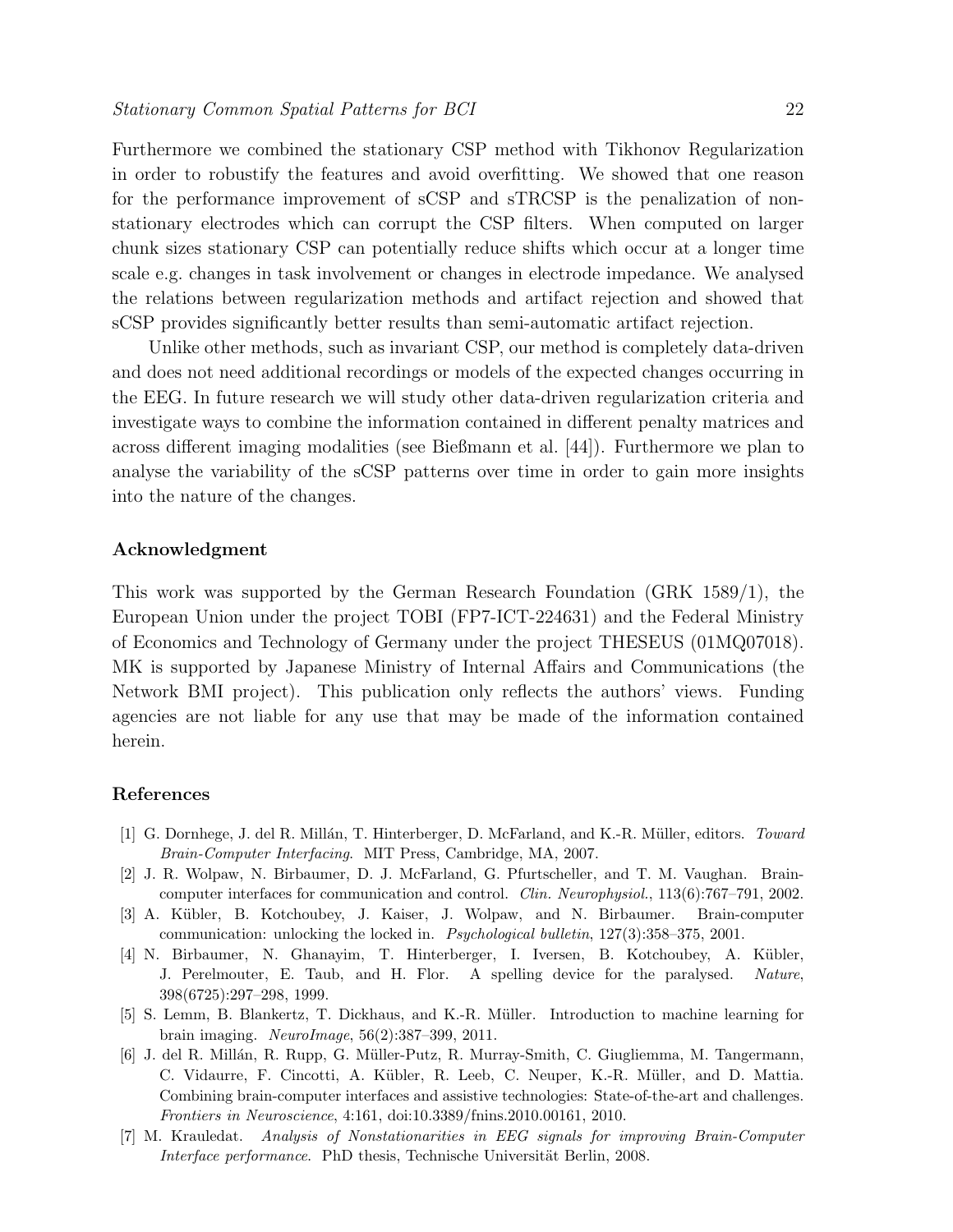- [8] V. N. Vapnik. Statistical Learning Theory. Wiley-Interscience, September 1998.
- [9] B. Blankertz, R. Tomioka, S. Lemm, M. Kawanabe, and K.-R. M¨uller. Optimizing Spatial filters for Robust EEG Single-Trial Analysis. IEEE Signal Proc. Magazine, 25(1):41–56, 2008.
- [10] H. Ramoser, J. M¨uller-Gerking, and G. Pfurtscheller. Optimal spatial filtering of single trial eeg during imagined hand movement. *IEEE Trans. Rehab. Eng.*, 8(4):441–446, 1998.
- [11] B. Reuderink and M. Poel. Robustness of the common spatial patterns algorithm in the bcipipeline. Technical Report TR-CTIT-08-52, Centre for Telematics and Information Technology, University of Twente, Enschede, July 2008.
- [12] F. Lotte and C. Guan. Regularizing common spatial patterns to improve bci designs: Unified theory and new algorithms. IEEE Trans. Biomed. Eng., 58(2):355 –362, February 2011.
- [13] B. Blankertz, M. Kawanabe R. Tomioka, F. U. Hohlefeld, V. Nikulin, and K.-R. M¨uller. Invariant common spatial patterns: Alleviating nonstationarities in brain-computer interfacing. In Ad. in NIPS 20, pages 113–120, 2008.
- [14] M. Grosse-Wentrup, C. Liefhold, K. Gramann, and M. Buss. Beamforming in noninvasive brain computer interfaces. IEEE Trans. Biomed. Eng.,  $56(4):1209 - 1219$ , April 2009.
- [15] C. Sannelli, C. Vidaurre, K.-R. Müller, and B. Blankertz. Csp patches: an ensemble of optimized spatial filters. an evaluation study. Journal of Neural Engineering, 8(2):025012, 2011.
- [16] F. Lotte and C. Guan. Spatially regularized common spatial patterns for eeg classification. In Proc. of 20th Int. Conf. on Pattern Recognition, ICPR '10, pages 3712–3715, 2010.
- [17] S. Lemm, B. Blankertz, G. Curio, and K.-R. Müller. Spatio-spectral filters for improving the classification of single trial eeg. IEEE Trans. Biomed. Eng, 52:1541–1548, 2005.
- [18] M. Kawanabe, C. Vidaurre, B. Blankertz, and K.-R. Müller. A maxmin approach to optimize spatial filters for eeg single-trial classification. In J. Cabestany, F. Sandoval, A. Prieto, and J. Corchado, editors, Bio-Inspired Systems: Computational and Ambient Intelligence, volume 5517 of LNCS, pages 674–682. Springer, 2009.
- [19] G. Dornhege, B. Blankertz, M. Krauledat, F. Losch, G. Curio, and K.-R. M¨uller. Combined Optimization of Spatial and Temporal Filters for Improving Brain-Computer Interfacing. IEEE Trans. on Biomed. Eng., 53(11):2274–2281, November 2006.
- [20] P. von Bünau, F. C. Meinecke, F. C. Király, and K.-R. Müller. Finding Stationary Subspaces in Multivariate Time Series. Physical Review Letters, 103(21):214101+, November 2009.
- [21] P. von Bünau, F.C. Meinecke, S. Scholler, and K.-R. Müller. Finding stationary brain sources in eeg data. In IEEE Int. Conf. of Engineering in Medicine and Biology Society (EMBC), pages 2810 –2813, September 2010.
- [22] R. Tomioka and K.-R. Müller. A regularized discriminative framework for EEG analysis with application to brain-computer interface. NeuroImage,  $49(1):415-432$ , July 2009.
- [23] P. Shenoy, M. Krauledat, B. Blankertz, R. P. Rao, and K.-R. Müller. Towards adaptive classification for BCI. Journal of neural engineering, 3(1):R13–R23, March 2006.
- [24] C. Vidaurre, M. Kawanabe, P. von Bünau, B. Blankertz, and K.-R. Müller. Toward unsupervised adaptation of lda for brain-computer interfaces. IEEE Trans. Biomed. Eng., 58(3):587 –597, March 2011.
- [25] R. Tomioka, J.N. Hill, B. Blankertz, and K. Aihara. Adapting spatial filter methods for nonstationary bcis. In Proc. of Workshop on Information-Based Induction Sciences (IBIS), pages 65 – 70, 2006.
- [26] C. Vidaurre, C. Sannelli, K.-R. Müller, and B. Blankertz. Machine-learning-based coadaptive calibration for brain-computer interfaces. Neural Comp., 23(3):791–816, 2011.
- [27] Y. Li, H. Kambara, Y. Koike, and M. Sugiyama. Application of covariate shift adaptation techniques in brain-computer interfaces. IEEE Trans. Biomed. Eng., 57(6):1318–24, 2010.
- [28] M. Sugiyama, M. Krauledat, and K.-R. Müller. Covariate shift adaptation by importance weighted cross validation. J. Mach. Learn. Res., 8:985–1005, December 2007.
- [29] B. Awwad Shiekh Hasan and J.Q. Gan. Unsupervised adaptive gmm for bci. In Prof. of Int. IEEE EMBS Conf. on Neural Engineering (NER '09), pages 295 –298, May 2009.